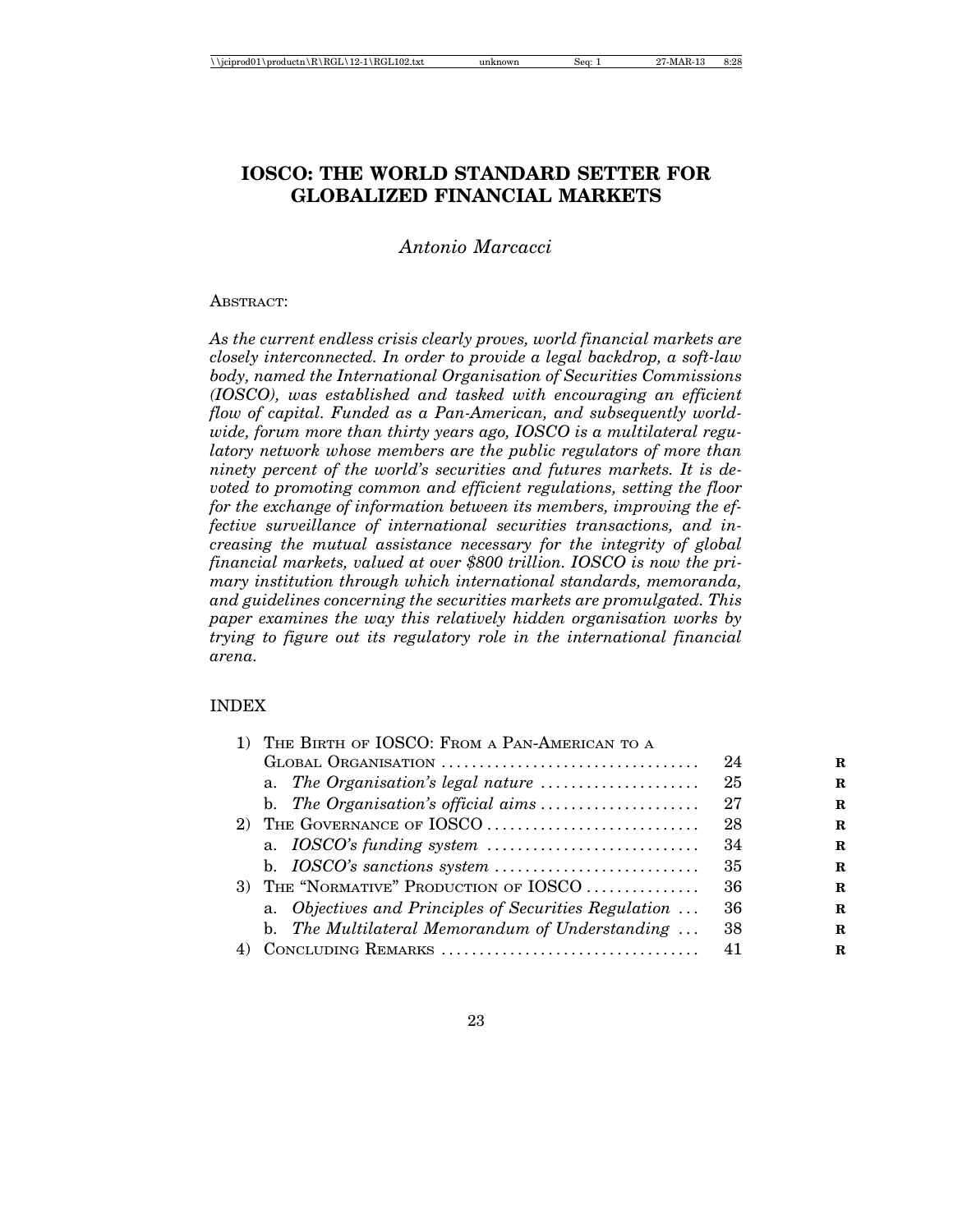## 1) THE BIRTH OF IOSCO: FROM A PAN-AMERICAN TO A GLOBAL **ORGANISATION**

Born in 1974 as a pan-American forum, IOSCO was originally named the "Inter-American Conference of Securities Commissions."1 Its first conference was held in Caracas, Venezuela.<sup>2</sup> The idea of creating a permanent forum of American regulators of securities markets was initially sponsored and funded by the International Finance Corporation (IFC), the lending arm for the private sector of the World Bank Group.<sup>3</sup> The first authorities to join the Conference came from Argentina, Brazil, Quebec, Ontario, Chile, the United States, Mexico, Panama and Venezuela, but even non-American regulators attended as observers, like the French Commission des Opérations en Bourse.<sup>4</sup> IOSCO operated in a very informal fashion in its first decade, making it difficult to find documents dated before 1987.<sup>5</sup>

IOSCO did not stay informal for very long. At the 1983 Conference held in Quito, Ecuador, an Inter-American regional group became the global "International Organisation of Securities Commissions" with France, Indonesia, Korea, and the United Kingdom becoming official members in 1984.<sup>6</sup> Three years later, IOSCO established a secretariat in Montreal, Québec, Canada.<sup>7</sup> In 1994, IOSCO had seventy ordinary members, nine associate members, and thirty-five affiliate members, covering eighty-five percent of the world's securities markets.<sup>8</sup> IOSCO currently has one hundred and fifteen ordinary members (usually public financial market authorities), twelve associate members (such as regulators not dealing with regulated capital markets), and seventy-six affiliate members (usually stock and futures exchanges or brokers/dealers associations) coming from all around the

<sup>&</sup>lt;sup>1</sup> It has also been referred to as the "Inter-American Association of Securities Commissions." *E.g.,* A.A. Sommer, Jr., *IOSCO: Its Mission and Achievement Symposium: Internationalization of Securities*, 17 NW. J. INT'L L. & BUS. 15, 15 (1996).

<sup>2</sup> IOSCO, *Annual Report 2010*, at 49 (2011).

 $3$  Régis Bismuth, La Coopération Internationale des Autorités de Régulation du Secteur Financier et le Droit International Public 207 (Mar. 23, 2009) (unpublished Ph.D. dissertation, Université Paris-Sorbonne) (on file with author).

<sup>4</sup> *Id*. at 207-08.

<sup>5</sup> *See* Sommer, *supra* note 1, at 16.

<sup>6</sup> *IOSCO*, POLISH FIN. SUPERVISORY AUTH., http://www.knf.gov.pl/en/About\_us/ International\_Cooperation/internationals/iosco.html (last visited Oct. 10, 2012).

<sup>7</sup> JOEL P. TRACHTMAN, THE INTERNATIONAL ECONOMIC LAW REVOLUTION AND THE RIGHT TO REGULATE 327, n.18 (Cameron May 2006).

<sup>8</sup> David Zaring, *International Law by Other Means: The Twilight Existence of International Financial Regulatory Organizations,* 33 TEX. INT'L L. J. 281, 292 (1998).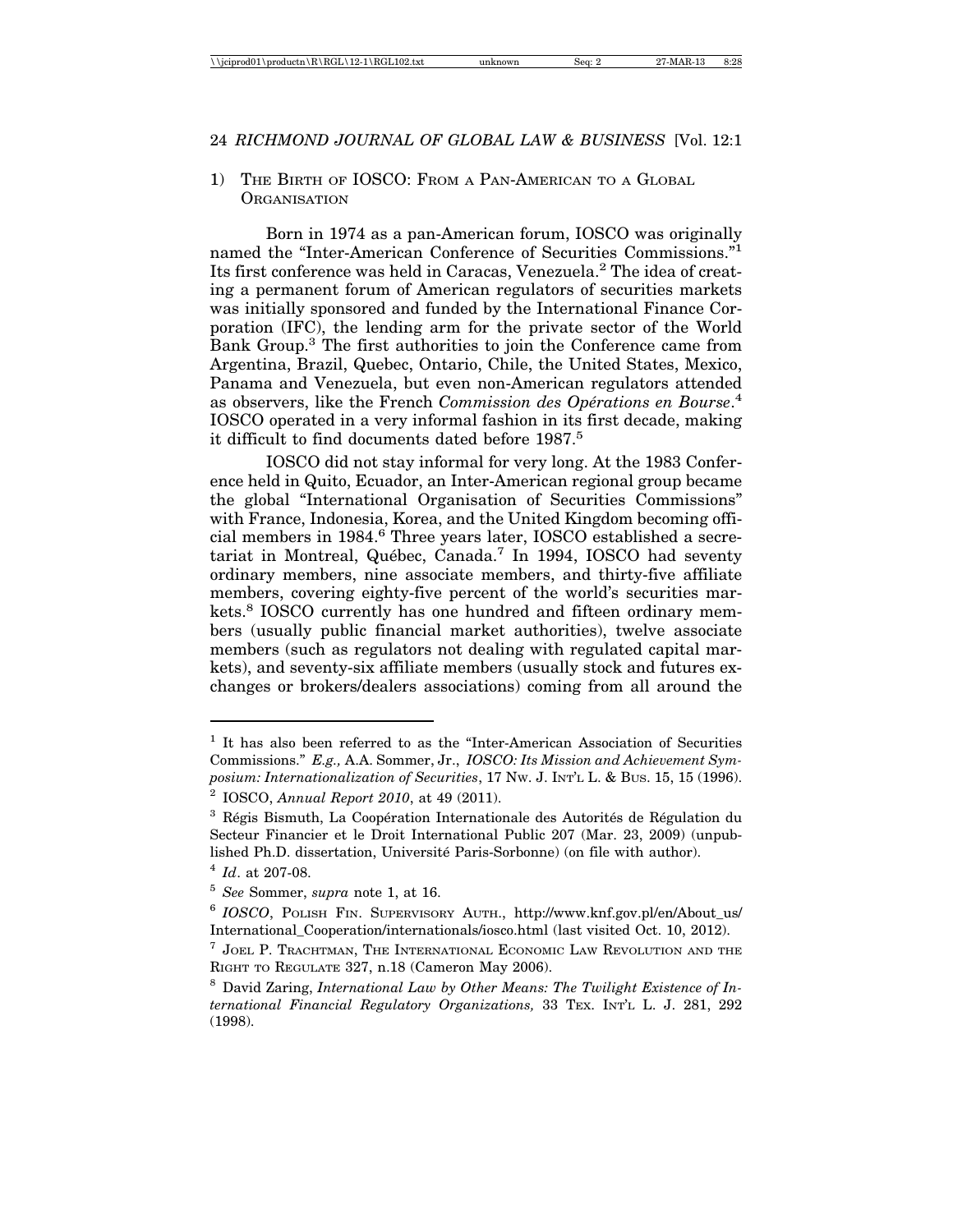world.9 To date, IOSCO covers more than ninety-five percent of the world's securities and futures markets,<sup>10</sup> and it is the primary global institution tasked with setting international standards for finance.<sup>11</sup>

#### *a. The Organisation's legal nature*

The Organisation's legal nature is quite intricate and fascinating. Despite the label "Organisation," IOSCO is not a "proper" public international organisation because it lacks a founding treaty.12 A better term would be "multilateral regulatory network of supervisors" because IOSCO is a private organisation made up of mostly public authorities.13 Moreover, it did not have any formal recognition for the first five years of its existence and was only formally recognized as a non-profit corporation by Quebec law in 1987.14

Interestingly, the 1987 Quebec statute<sup>15</sup> recognizing  $IOSCO$ states: "*It is appropriate to recognize the Organization as a not-forprofit legal entity,*" while article 7 specifies: "*The Organization shall have a legal personality and have such capacity to contract, to acquire, and to dispose of property and to sue.*" Significantly, the Quebec Law did not mention anything concerning IOSCO's functioning and governance, but left everything to IOSCO's internal rules. "*Subject to this Act, the Statutes of the International Organization of Securities Commissions, effective November 30, 1987, shall continue to govern the Organization until they have been modified, replaced, or repealed.*"16

<sup>&</sup>lt;sup>9</sup> See Ordinary Members of IOSCO, OICU-IOSCO, https://www.iosco.org/lists/ display\_members.cfm?memID=1&orderBy=none (last visited Sept. 28, 2012); *Associate Members of IOSCO*, OICU-IOSCO, https://www.iosco.org/lists/display\_ members.cfm?memID=2&orderBy=jurSortName (last visited Sept. 28, 2012); *Affiliate Members of IOSCO*, OICU-IOSCO, https://www.iosco.org/lists/display\_ members.cfm?memID=3&orderBy=jurSortName (last visited Sept. 28, 2012).

<sup>10</sup> *See IOSCO Historical Background*, OICU-IOSCO, https://www.iosco.org/about/ index.cfm?section=background (last visited Sept. 28, 2012).

<sup>11</sup> Chris Brummer, *Post-American Securities Regulation*, 98 CALIF. L. REV. 327, 338 (2010).

<sup>12</sup> *See* David Zaring, *International Law by Other Means: The Twilight Existence of International Financial Regulatory Organizations,* 33 TEX. INT'L L. J. 281, 284 (1998).

<sup>13</sup> *See Membership Categories and Criteria*, IOSCO, *http:/iosco.org/about/index.*

*Quebec was the jurisdiction hosting the General Secretariat at that time. Som*mer, *supra* note 1, at 15.<br><sup>15</sup> *Loi concernant l'Organisation Internationale des Commissions de Valeurs*, 1<sup>er</sup>

Décembre 1987, Assemblée Nationale du Québec, 33<sup>e</sup> législature, 1<sup>re</sup> session, 1987, chapitre 143, Loi n° 243, Bulletin de l'Assemblée Nationale du Québec, 1987, 2453-2456.

<sup>16</sup> *Article 8 de la Loi concernant l'Organisation Internationale des Commissions de* Valeurs, 1<sup>er</sup> Décembre 1987, Assemblée Nationale du Québec, 33<sup>e</sup> législature, 1<sup>re</sup>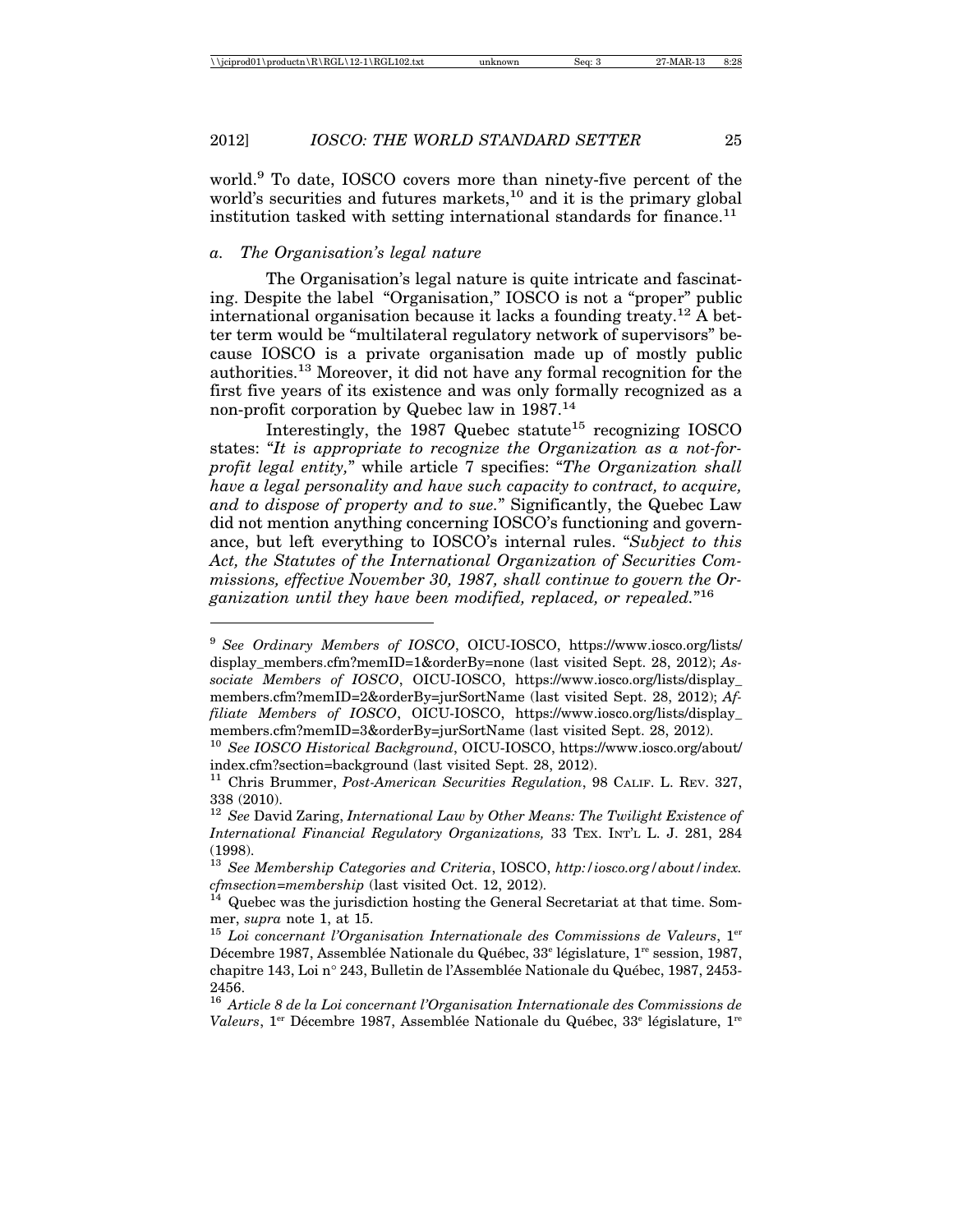In 1999, Madrid became the host city of the IOSCO General Secretariat's headquarters.<sup>17</sup> IOSCO was incorporated under Spanish law with a 1999 Act concerning administrative order.<sup>18</sup> This piece of Spanish legislation defined IOSCO as a public utility association, which confirmed the quite controversial nature of IOSCO as a nonprofit organisation.19

Both the Spanish and the Quebec laws leave wide leeway to the Organisation's self-imposed internal rules, the so-called By-Laws. These by-laws can be thought of as, *mutatis mutandis*, the "Constitution" of IOSCO. The document distinguishes the differing nature and roles of the members (full, associate, and affiliate), describes the governance of the organisation, and establishes annual meetings and a system of sanctions that can be inflicted on members in cases of "repeated failure to pay contributions."20 Significantly, not even the bylaws give a proper definition of IOSCO's legal nature; instead, they simply state that securities regulators decide to "assemble together in the International Organisation of Securities Commissions, governed by the present By-Laws" in order to achieve specific aims, such as cooperation and information sharing.21

session, 1987, chapitre 143, Loi n° 243, Bulletin de l'Assemblée Nationale du Québec, 1987, 2453-2456. (The centrality of IOSCO internal rules was acknoledged by the Quebec Act in other articles: "*Sont membres de l'Organisation, les commissions de valeurs et organismes similaires qui le 30 novembre 1987 sont membres de l'Organisation internationale des commissions de valeurs et tout autre organisme qui le deviendra par la suite conform´ement aux statuts de l'Organisation*" (Art. 3); "Les dirigeants et membres de comités de l'Organisation internationale des com*missions de valeurs en fonction le 30 novembre 1987, le demeurent jusqu'à ce qu'ils aient ´et´e remplac´es conform´ement aux statuts de l'Organisation*" (Art. 5); "*Le secr´etaire g´en´eral est d´esign´e conform´ement aux statuts de l'Organisation. Il dirige* le secrétariat général et prend les décisions nécessaires à son administration<sup>"</sup> (Art. 6).

<sup>&</sup>lt;sup>17</sup> IOSCO, A Resolution on the Relocation of the IOSCO General Secretariat to Ma*drid* (May 1999).

<sup>18</sup> Law 55/1999, of Dec. 29, on Tax, Administrative, and Social Order tit. 5, ch. 13, amend. 3 (B.O.E. 1999, 312) (Spain).

<sup>19</sup> *See id. See generally* Law 191/1964, of Dec. 24, art. 4, § 1 (B.O.E. 1964, 311) (clarifying that a non-profit organizations represent "*de cooperación para el dessarrollo*" (cooperation for the development) and seek "*de fomento de la econom´ıa social*" (to develop social economy).

<sup>20</sup> IOSCO, *Resolution of the President's Committee on Amendment to IOSCO's By-Laws to Reflect Change in Structure*, IOSCO, at 20 (2010) (referencing all of part three and section 77 of part 12 of the IOSCO by-laws), *available at* http://www. iosco.org/library/resolutions/pdf/IOSCORES33.pdf [hereinafter *Structural Change Amendment*].

<sup>21</sup> *Id.*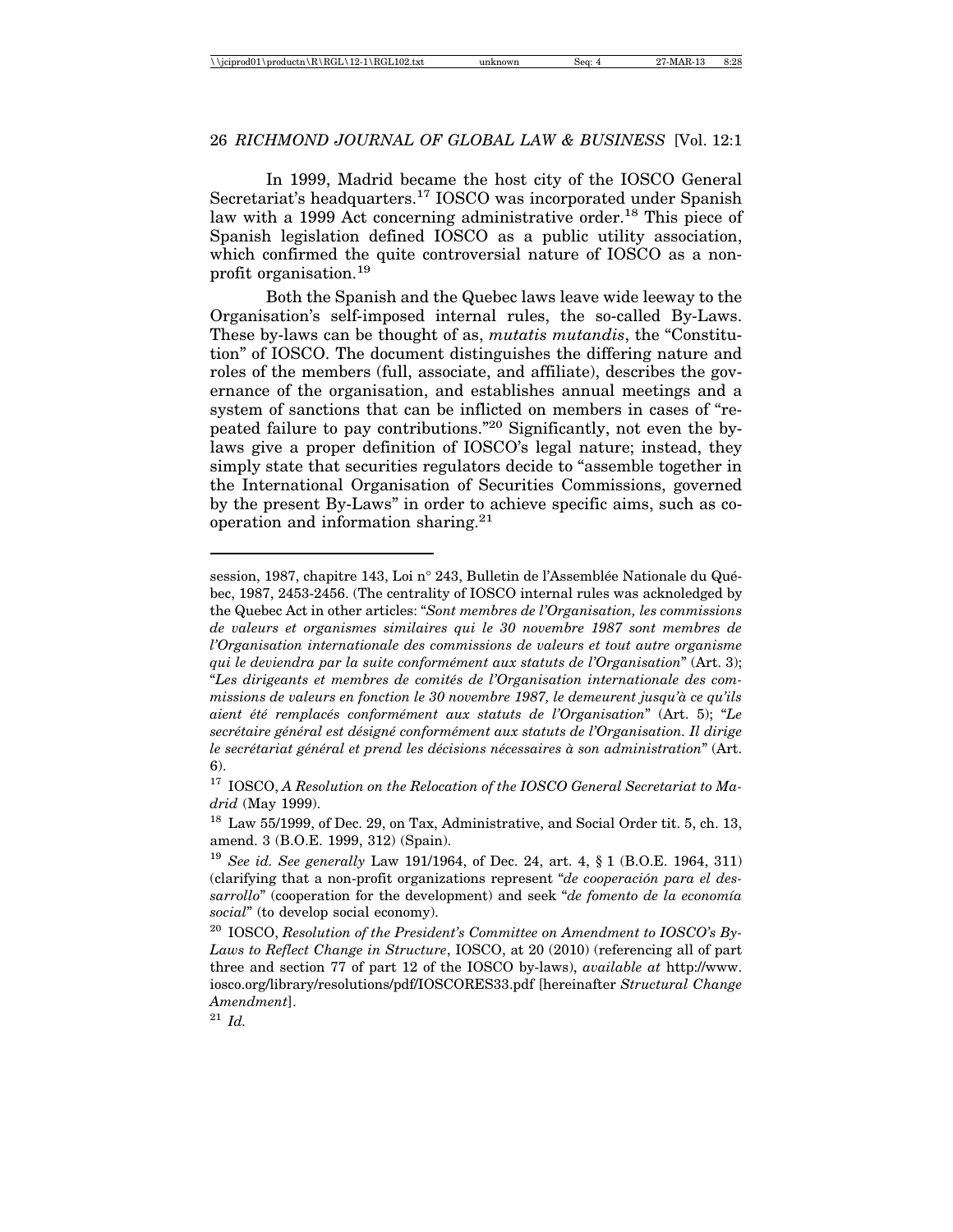#### *b. The Organisation's Official Aims*

The official aims of IOSCO were originally created by the Quebec Act that incorporated the Organisation, which states: "*The Organization aims to enable its members to better fulfill their mission, including the exchange of information in order to develop the securities markets and improve their operations, coordinate the activities of its members and adopt or propose the adoption of common standards.*"22 Thus, IOSCO's "eternal" goals seem to have been the exchange of information in order to better develop financial markets, operational coordination, and the adoption of common rules. The Spanish Act, however, does not mention the Organisation's aims in detail, but simply refers to IOSCO as a public utility association.

IOSCO members officially declare to be working together to fulfill four major objectives:

- Promotion of high standards of regulation in order to maintain just, efficient and sound markets;
- Exchange of information on members' respective experiences in order to promote the development of domestic markets;
- Establishment of standards and an effective surveillance of international securities transactions; and
- Provision of mutual assistance to promote the integrity of the markets by a rigorous application of the standards and by effective enforcement against offenses.23

It is thus clear that the core activity of IOSCO is to harmonize domestic legislation concerning national securities markets and to create a proactive international environment where information can be easily and safely passed from one domestic regulator to another to enforce home securities regulations based on common standards.

It is worth mentioning the so-called operational priorities, a set of temporary objectives established "to help focus common efforts and coordinate actions."24 These "operational priorities" can be viewed as the

<sup>22</sup> *Art. 2, Loi concernant l'Organisation Internationale des Commissions de Valeurs*, 1er Décembre 1987, Assemblée Nationale du Québec, 33e législature, 1re session, 1987, chapitre 143, Loi no 243, Bulletin de l'Assemblée Nationale du Québec, 1987, 2453-2456.

<sup>23</sup> POLISH FIN. SUPERVISORY AUTH., *supra* note note 6; *See also Objectives and Principles of Securities Regulation,* IFCI RISK INST., http://riskinstitute.ch/144460. htm (last visited Oct. 11, 2012); Press Release, Financial Services Board, South Africa to Host Global Securities Conference (Oct. 9, 2008), *available at* ftp:// ftp.fsb.co.za/public/media/09102008.pdf.

<sup>24</sup> IOSCO, Presidents Committee, *Resolution on IOSCO's Mission, Goals and Priorities*, at 2 (July 2010).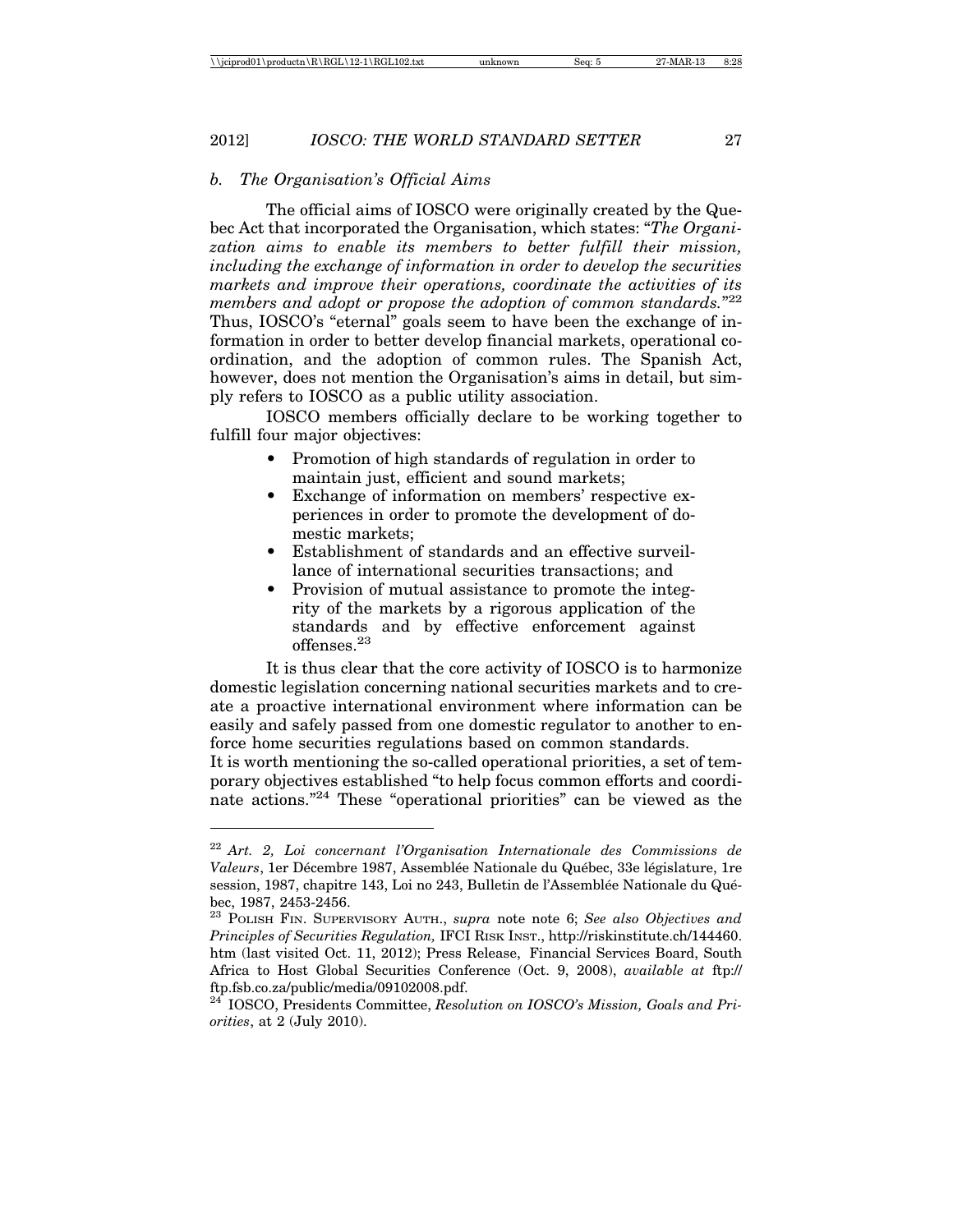organisation's mid-term policy goals, characterized by the fact that they are much more detailed, more flexible, and less formal than the statutory goals mentioned above.

An example of these "mid-term policy goals" can be found in the Final Update of the 36th Annual Conference where a new "strategic direction" was devised.<sup>25</sup> This document draws up a new set of operational priorities for the period spanning from 2010 to 2015. According to the Final Update, during these five years, IOSCO must be particularly focused on the following:

- Maintaining and improving the international regulatory framework for securities markets by setting international standards;
- Identifying and addressing systemic risks;
- Advancing implementation of the IOSCO Objectives and Principles of Securities Regulation; and
- Pursuing full implementation of the IOSCO Multilateral Memorandum of Understanding Concerning Consultation and Cooperation and the Exchange of Information.26

#### 2) THE GOVERNANCE OF IOSCO

A key aspect of IOSCO's governance is that the Organisation operates through a network of committees, which are usually composed of the Organisation's full members, although associate and affiliate members also play an active role.<sup>27</sup>

Formally speaking, the most important organ is the Presidents' Committee, which consists of the presidents of all of IOSCO's public authorities members.28 This Committee meets once a year at the annual conference and makes key formal decisions.29 Each ordinary member has one vote at the annual meeting<sup>30</sup> and the associate members have the right to attend and speak.31 The Presidents' Committee plays a formal leading role for the organisation by and large and "has all the powers necessary or convenient to achieve the objectives of the

 $25$  Press Release, Final Update 36th Annual Conference of the International Organization of Securities Commissions, IOSCO/MS/04/2011 1 (Apr. 20, 2011), *available at http://www.iosco.org/news/pdf/IOSCONEWS207.pdf.*<br><sup>26</sup> *Id.*<br><sup>27</sup> Sommer, *supra* note 1, at 18.<br><sup>28</sup> *See id.*; *Annual Report 2010, supra* note 2, at 47.<br><sup>29</sup> In order to operate, the quorum that the Presidents'

the majority of the ordinary members attending the Annual Meeting. *See Structural Change Amendment*, *supra* note 20, at 7, 18.<br><sup>30</sup> *Id.* at 9.<br><sup>31</sup> *Id*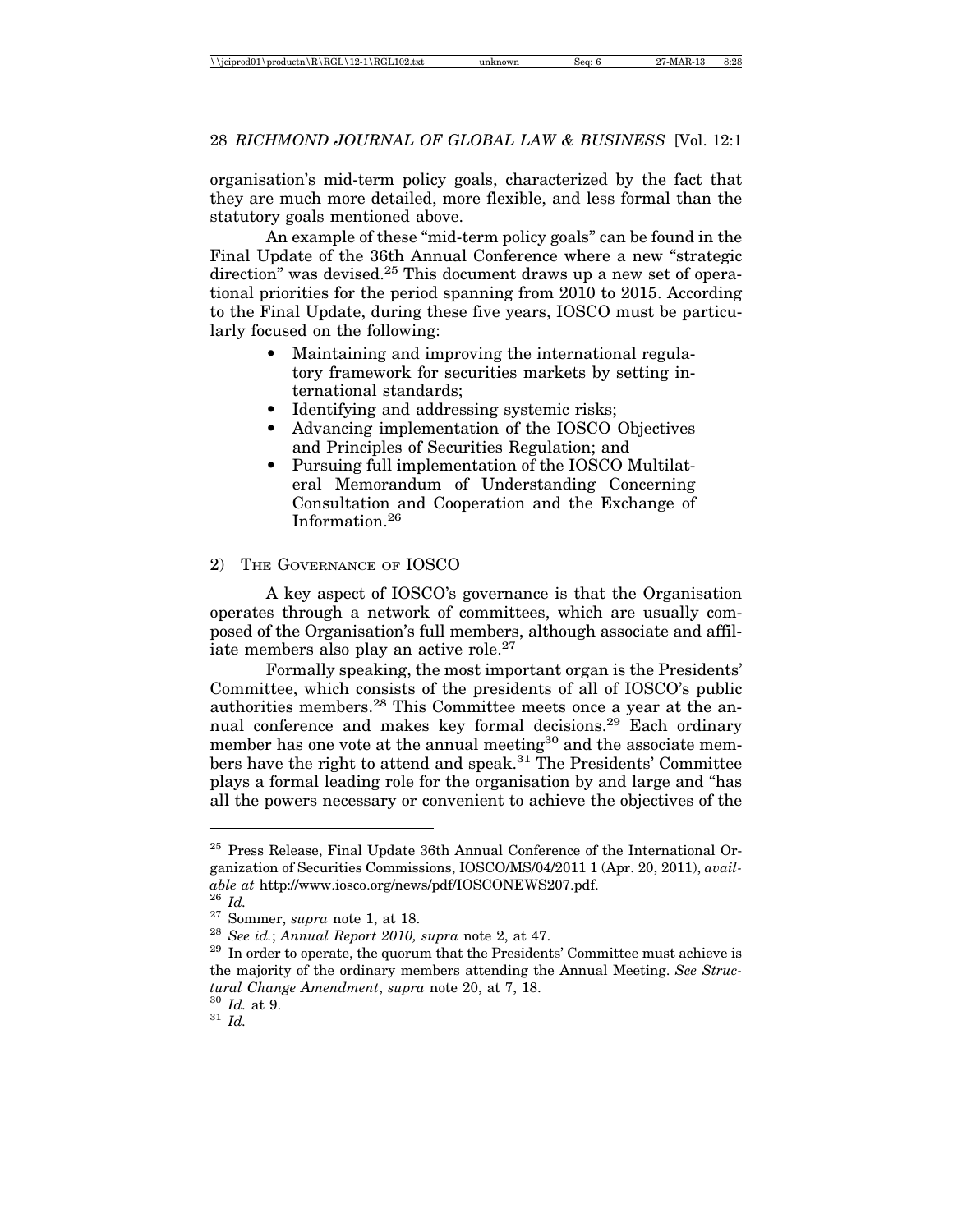Organisation."32 The Presidents' Committee is responsible for adopting the resolutions that reformulate IOSCO's mission and goals, setting up the Organisation's operational priorities, amending the bylaws, admitting new members, recognizing the regional committees, determining the annual contribution for the members, and imposing sanctions upon members.<sup>33</sup>

The Executive Committee is, formally speaking, the second key body of IOSCO. It acts as the executive arm of the organisation and, like any other committee of IOSCO, its members are elected every two years at the biennial meeting. $34$  It is composed of nineteen members: the Chairman of the Technical Committee, the Chairman of the Emerging Markets Committee, the four Chairmen of the four Regional Committees, one ordinary member elected by each Regional Committee from among the ordinary members of that region, and nine ordinary members elected by the Presidents' Committee.35 If the Presidents' Committee is the formal decision-making organ that officially makes the most important decisions,<sup>36</sup> then the Executive Committee is the body that actually implements those decisions and lays the groundwork necessary to achieve IOSCO's objectives.37 This is why the Executive Committee meets periodically during the year,<sup>38</sup> unlike the Presidents' Committee, which only meets once a year.39

After a formal examination, one could identify the Executive Committee as IOSCO's "principal governing body."40 It is the organ concerned with the active management of the Organisation rather than the mere formulation of policy.41

The Executive Committee has established two specialised working committees, the Technical Committee and the Emerging Markets Committee, which "carry out the policy development of IOSCO" and are responsible before the Executive Committee.42 The Technical Committee was established in 1987 by the Executive Committee in order "to study critical issues affecting countries with developed securi-

<sup>41</sup> *Id.*

<sup>32</sup> *Id.*

<sup>33</sup> *Id.*

<sup>34</sup> *Id.* at 11; *Annual Report 2010*, *supra* note 2, at 47.

<sup>35</sup> *Annual Report* 2010, *supra* note 2, at 47. The current members of the Executive Committee come from Australia, Belgium, Brazil, China, France, Germany, India, Japan, Morocco, Nigeria, Portugal, Spain, South Africa, Turkey, United Kingdom, the United States of America, and Uruguay. *Id*.

<sup>36</sup> *Id.* at 23.

<sup>37</sup> *Id.* at 47.

 $rac{38}{39}$  *Id.* 

<sup>39</sup> *Id.*

<sup>40</sup> Sommer, *supra* note 1, at 18.

<sup>42</sup> *Annual Report 2010*, *supra* note 2, at 26, 47.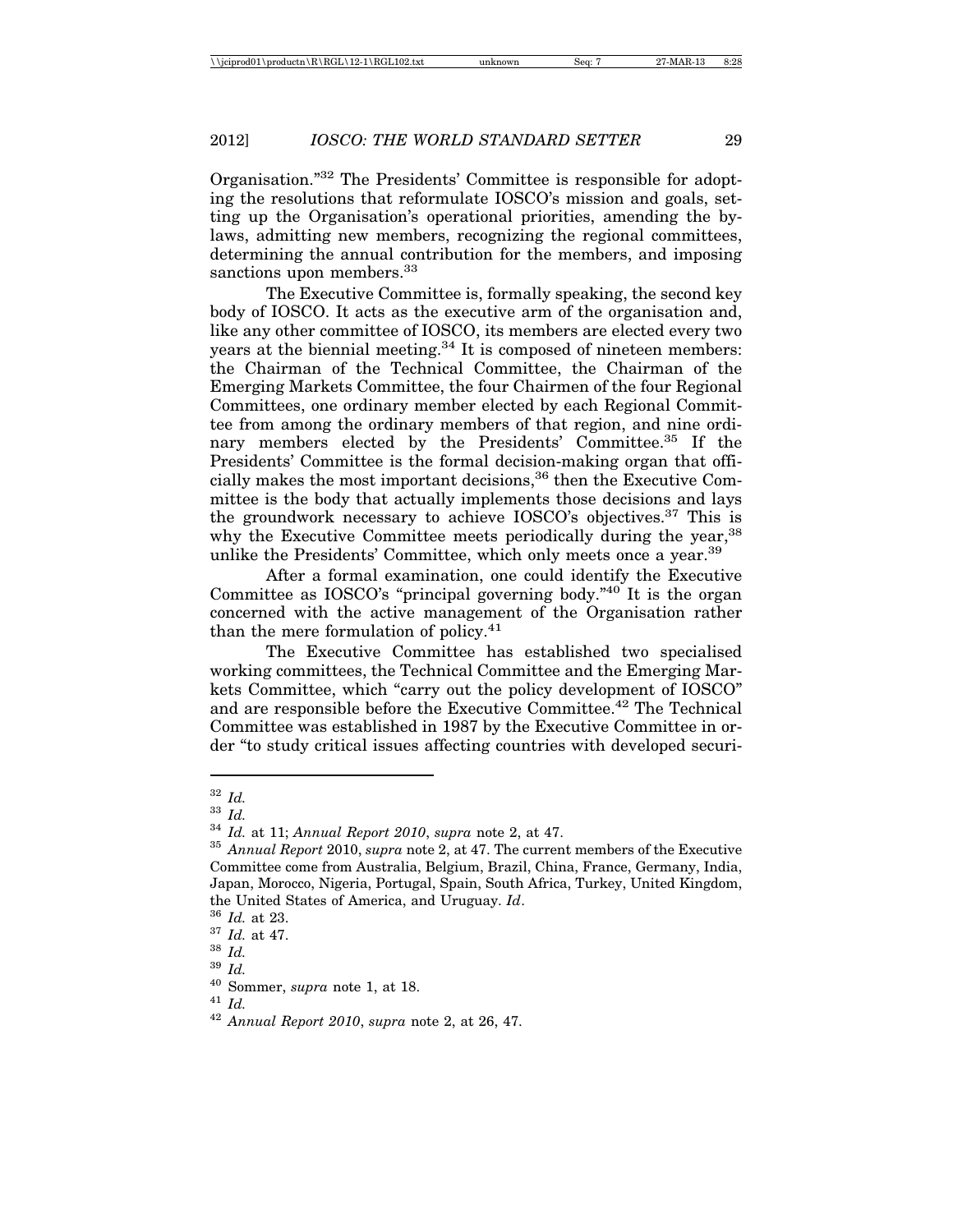ties markets."43 It is, indeed, made up of eighteen agencies that regulate some of the world's larger, developed, and international markets including China, Switzerland, and India.<sup>44</sup> Its reason for existence is to "review major regulatory issues related to international securities and futures transactions, and to coordinate practical responses to these concerns."45

The work of the Technical Committee is performed by six standing committees covering six major topics.<sup>46</sup> The members of standing committees meet regularly and work "on the mandates they receive from the Technical Committee."47 The Multinational Disclosure and Accounting Committee mainly focuses on the quality of financial information that investors must receive from listed institutions, and the accounting standards which constitute the basis of this information.48 The Committee on the Regulation of Secondary Markets focuses on the infrastructure of global capital markets and exchanges while keeping an eye on on-going changes and their impact on the effectiveness of markets.49 The Committee on the Regulation of Market Intermediaries analyzes how the intermediaries meet their responsibilities, manage their conflicts of interest, and ensure the protection of clients' interests.50 The Committee on the Enforcement and the Exchange of Information monitors the implementation of guidelines and procedures regarding the exchange of information.51 The Committee on Investment Management is tasked with studying the development of this sector.52 Finally, the Committee on Credit Rating Agencies works toward easing potential conflicts between CRA supervisors.<sup>53</sup>

<sup>43</sup> Cynthia C. Lichtenstein, *Introduction to Bank for International Settlements: Committee on Banking Regulations and Supervisory Practices' Consultative Paper on International Convergence of Capital Measurement and Capital Standards*, 30 INT'L LEGAL MATERIALS 967, 971 (1991).

<sup>44</sup> *See Members of the Technical Committee*, IOSCO, http://www.iosco.org/lists/ display\_committees.cfm?cmtid=3 (last visited Oct. 12, 2012).

<sup>45</sup> *Annual Report 2010*, *supra* note 2, at 47.

<sup>46</sup> *IOSCO Working Committees*, IOSCO, http://www.iosco.org/about/index.cfm? section=workingcmts (last visited Sept. 21, 2012).

<sup>47</sup> *See IOSCO Working Committees*, *supra* note 46.

<sup>48</sup> *See Annual Report 2010*, *supra* note 2, at 26. The Standing Committee on Multinational Disclosure and Accounting works on behalf of the Technical Committee in giving views on the work carried out by the international accounting standard setting bodies. *Id.* It participates as an observer in the IFRS Interpretations Committee (IFRIC), the IFRS Advisory Council, and other IFRS Advisory Groups. *Id.* <sup>49</sup> *Id*. at 27.

<sup>50</sup> *Id*. at 29.

<sup>51</sup> *Id*.

<sup>52</sup> *See id*. at 30.

<sup>53</sup> *Id*. at 32.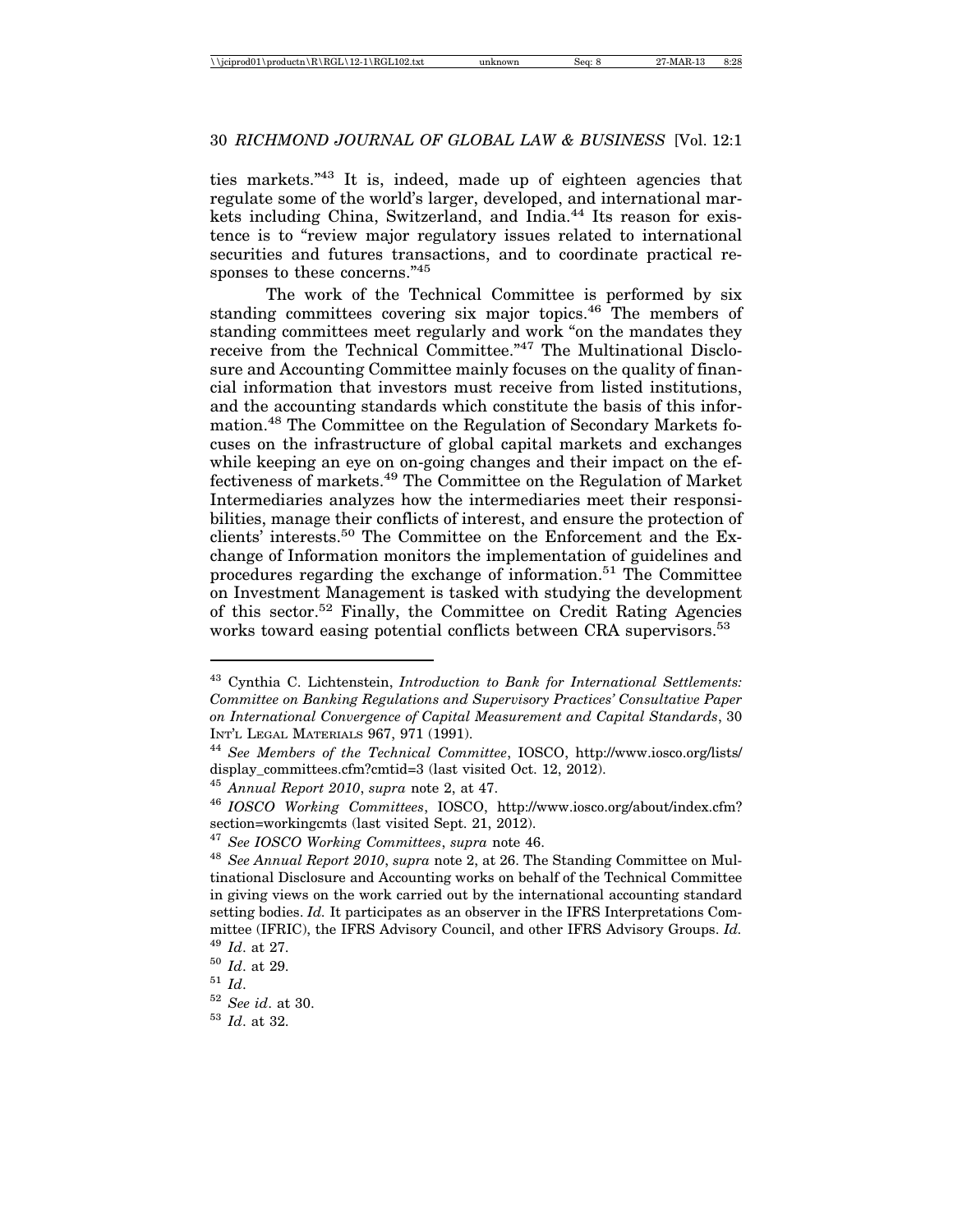The Technical Committee is the key body that enables IOSCO's entire structure to work because it elaborates or drafts most of IOSCO's documents like the *Objectives and Principles of Securities Regulation* and the several Memoranda of Understanding. Moreover, it can be defined as a "self-constituting" committee since it determines the countries that can join its membership.54 One recent example is the invitations the Committee sent to India, China, and Brazil to join the committee.55 In the same vein, the Technical Committee also establishes its own procedures and agenda.<sup>56</sup> Hans Hoogervorst, Chairman of the Autoriteit Financiële Markten (AFM), or the Netherlands Authority for the Financial Markets, was appointed as the Technical Committee Chair in 2012.57

The Emerging Markets Committee is the other specialised committee, whose task is to focus on the development and improvement of emerging financial markets.<sup>58</sup> This Committee carries out its mission by setting up principles and minimum standards, preparing training programs, and "facilitating the exchange of information and transfer of technology and expertise."59 Its work is carried out by five working groups (analogous to the Technical Committee's standing committees) covering the following topics: Disclosure and Accounting; Regulation of Secondary Markets; Regulation of Market Intermediaries; Enforcement and Exchange of Information; and Investment Management. Importantly, the Emerging Markets Committee has established several task forces tasked with studying, analysing, and assessing different, relevant issues.

<sup>54</sup> Sommer, *supra* note 1, at 19.

<sup>55</sup> *See* Press Release, OICU-IOSCO, Committee Invites Brazil, China and India to Join its Membership (Feb. 19, 2009), *available at* http://www.iosco.org/news/pdf/ IOSCONEWS136.pdf. The Brazilian Comissao de Valores Mobiliarios (CVM) has concluded many bilateral agreements with the US SEC. Probably the most important is the one establishing a fullest mutual assistance which is provided in order "to facilitate the performance of securities market oversight functions, inspection or examination of investment businesses, and the conduct of investigations, litigation or prosecution in cases where information located within the jurisdiction of the requested Authority is needed to determine whether, or prove that, the laws or regulations of the requesting Authority may have been violated." Memorandum of Understanding between the United States Securities and Exchange Commission and Comissao de Valores

Mobiliarious (Brazil) (July 1, 1988), *available at* http://www.cvm.gov.br/relinter/ mou/ussec-in.asp.

<sup>56</sup> Sommer, *supra* note 1, at 19.

<sup>57</sup> *See* Press Release, OICU-IOSCO, Hans Hoogervorst Appointed Chairman of IOSCO's Technical Committee, IOSCO/MR/06/2010 (June 08, 2010).

<sup>58</sup> *See id.*

<sup>59</sup> *Id*.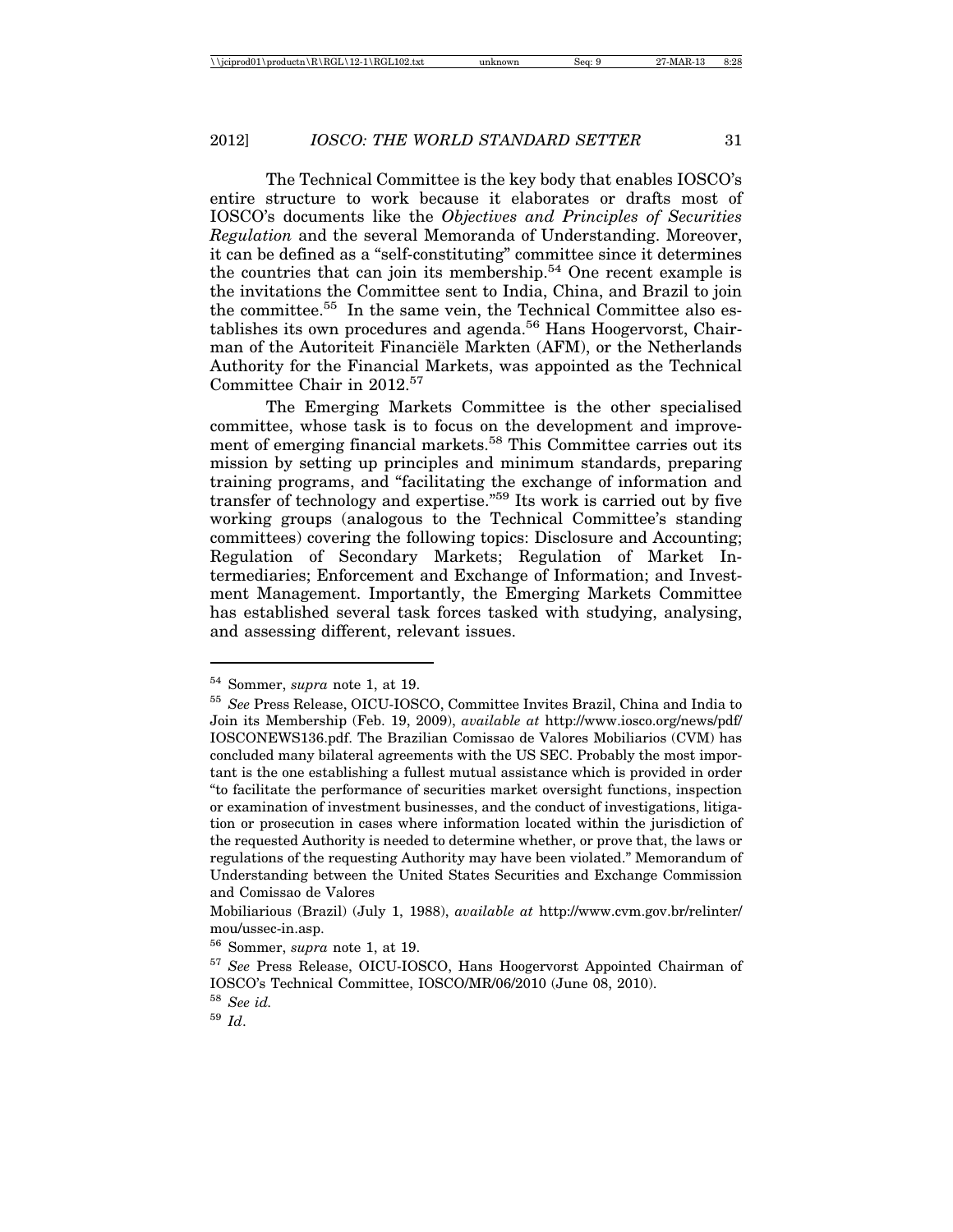The Emerging Markets Committee and the Technical Committee are the organs that together run IOSCO. The latter can be described as a group of "elite regulators" who come from developed countries and are charged with the main regulatory powers.<sup>60</sup> The former is made up of less developed countries that play a different role: by participating in this Committee they are necessary for the Organisation to issue institution-wide standards.<sup>61</sup>

In addition to the Technical Committee and the Emerging Markets Committee, IOSCO has four Regional Committees, which meet to discuss problems specific to their respective geographical areas: the Africa/Middle-East Regional Committee, the Asia-Pacific Regional Committee, the European Regional Committee, and the Inter-American Regional Committee.62 Each regional committee acts as a forum for its members to discuss topics of special interest and provides recommendations and reports to  $IOSCO$  on regional issues.<sup> $63$ </sup>

Self-Regulatory Organisations (SROs) play an important role within the IOSCO structure because they are members of the SRO Consultative Committee (SROCC). The SROCC was established in 1989 and currently has sixty-nine members representing securities and derivatives markets.<sup>64</sup> Some of the most important stock exchanges in the world are members of the SROCC, including the London Stock Exchange, Tokyo Stock Exchange, and the National Stock Exchange of India.<sup>65</sup> Their participation at IOSCO is aimed at making "a constructive input in the work of IOSCO."66 SROCC members work with the Technical Committee "to provide substantive input on their regulatory initiatives,"67 while working with one another to enforce securities laws and regulations.68

Finally, the General Secretariat in Madrid carries out all the necessary administrative and organisational tasks. These duties include keeping IOSCO's records, updating by-laws and resolutions,

<sup>60</sup> Chris Brummer, *Post-American Securities Regulation*, 98 CAL. L. REV. 327, 339 (2010).

 $61$  *Id.* 

<sup>62</sup> *See Annual Report 2010*, *supra* note 2, at 47.

<sup>63</sup> *See id.* at 40-43.

 $64$  The committee members are 17 regulatory membership organisations, 43 exchanges (including the World Federation of exchanges), 4 clearing and settlement agencies, and 5 investor protection funds. *See Annual Report 2010*, *supra* note 2, at 18.

<sup>65</sup> *SROCC Member Organization Links*, IOSCO, http://www.iosco.org/committees/ srocc/index.cfm?srocc=links (last visited Oct. 12, 2012).

<sup>66</sup> IOSCO, *Annual Report 2008*, at 25 (2009).

<sup>67</sup> *Id.*

<sup>68</sup> *See* SRO *Consultative Committee (SROCC)*, IOSCO, http://www.iosco.org/ committees/srocc/index (last updated 2012).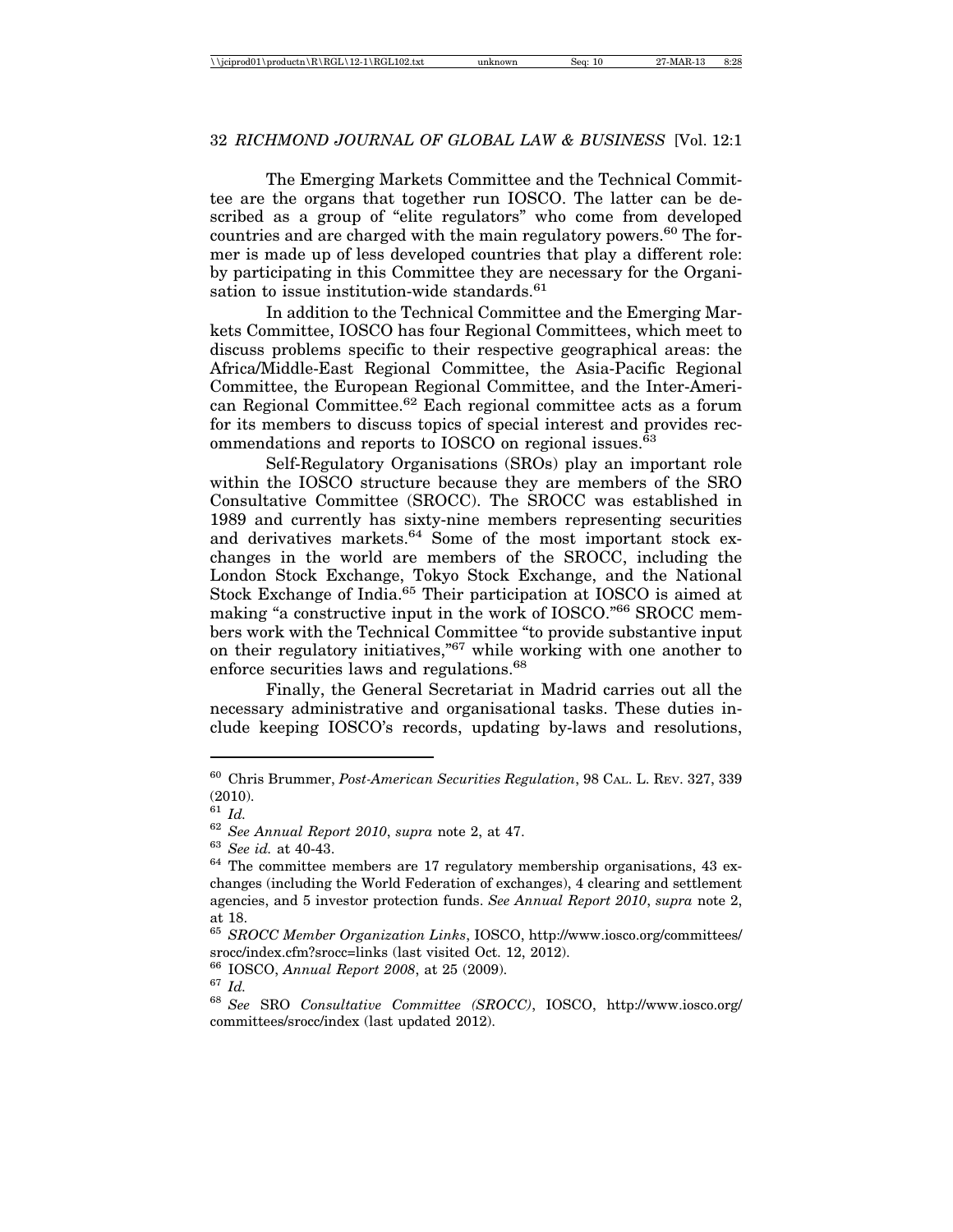monitoring members' compliance, examining membership applications, representing the Organisation in meetings with, or presentations to, other groups and bodies, and preparing the Annual Report of the Organisation.<sup>69</sup>

This graph shows an overview of IOSCO's current governance:

#### **IOSCO STRUCTURE**



New amendments to IOSCO's by-laws in 2012 caused a deep change in IOSCO's structure that year.<sup>71</sup> A new body, the IOSCO Board, replaced the Executive and the Technical Committees and the Advisory Board of the Emerging Markets Committee.72 This transformation has just taken place and it will be interesting to see the way IOSCO works once this reform is implemented.

<sup>69</sup> *Structural Change Amendment, supra* note 20, at 14, § 51(a)-(h).

<sup>70</sup> *Annual Report 2008*, *supra* note 66, at 25.

<sup>71</sup> *See Structural Change Amendment, supra* note 20, at Ann.1. The Presidents' Committee conferred upon the Executive Committee the authority to do all it is deemed necessary for the amendments to take effect before the 2012 Annual Meeting. *See id.* It also indicated a bridge period, running from the 2012 Annual Meeting to the 2014 Annual Meeting, during which a transitional IOSCO Board will be constituted and will carry out all the functions and wield all the powers conferred upon the formal IOSCO board. *See* IOSCO, *Resolution of the Presidents Committee on Transitional Arrangements for the IOSCO Board*, at Ann. 2 (2011).

<sup>72</sup> *Annual Report 2010*, *supra* note 2, at 4. *See generally Members of the IOSCO Board*, OICU-IOSCO, http://www.iosco.org/lists/display\_committees.cfm?cmtid=11 (detailing the organisational structure of the IOSCO Board) (last visited Oct. 12, 2012).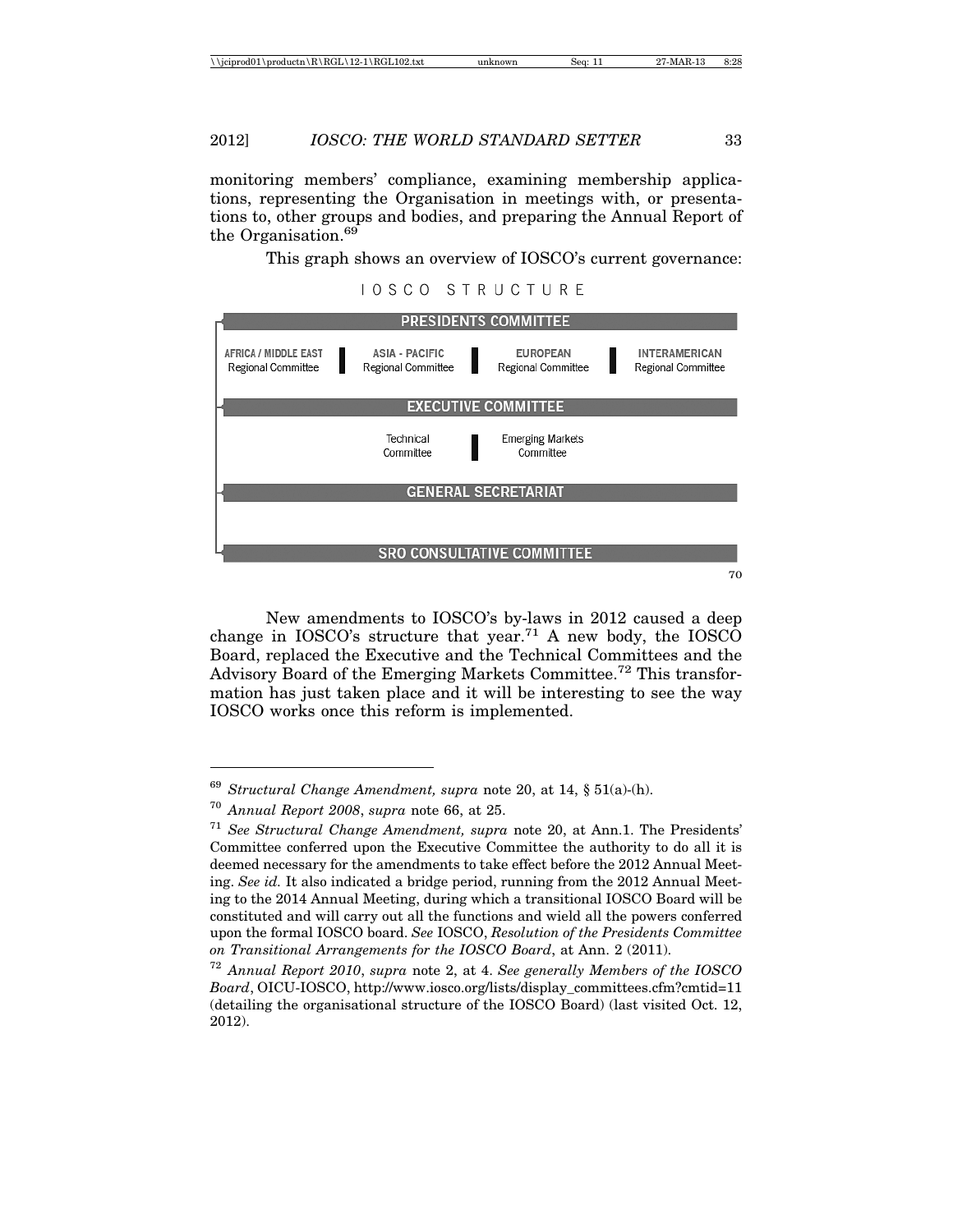| \\jciprod01\productn\R\RGL\12-1\RGL102.txt |  |
|--------------------------------------------|--|
|--------------------------------------------|--|

#### *a. IOSCO's funding system*

A regular annual fee of 15,000 Euros used to be applied equally to all members, regardless of whether they were ordinary, associate, or affiliate members. As of 2012, a new funding system has been introduced based on a mild progressive scheme that differentiates countries through two variables: Low, Middle and High income economies, and Low, Middle and High GDP. The following table explains this new scheme:

# **Annual financial contribution structure in Euros from 2012:**

|                      | National Per Capita Income |                  |                |
|----------------------|----------------------------|------------------|----------------|
| GDP                  | 1. Low Income              | 2. Middle Income | 3. High Income |
| A. Low GDP           | € 12,500                   | € 15,000         | € 16,000       |
| <b>B.</b> Medium GDP | € 15,000                   | € 16,000         | € 21,000       |
| C. High GDP          | € 16,000                   | € 21,000         | € 30,000       |

73

Annex 1 to the Resolution of the Presidents' Committee on Funding the New Strategic Direction specifies that the GDP categories are the following:

- Low GDP is any amount less than US \$100,000 million;
- Middle GDP is any amount from US \$100,000 million to US \$500,000 million; and
- High GDP is any amount above US \$500,000 million.74

Standards regarding the Gross National Income per Capita indicator are the following:

- Low income economies is less than US \$1,025;
- Middle income is from US \$1,026 to US \$12,475; and
- High income is above US  $$12,476$ .<sup>75</sup>

IOSCO should now receive more funds from its members, just as it hoped for in the 2010 Annual Report, which held that changes

<sup>73</sup> OICU-IOSCO, *Resolution of the Presidents Committee on Funding the New*

<sup>&</sup>lt;sup>74</sup> *Id.* at Ann. 1, p. 2.<br><sup>75</sup> WORLD BANK, HOW WE CLASSIFY COUNTRIES, http://data.worldbank.org/about/ country-classifications (last visited Nov. 26, 2012).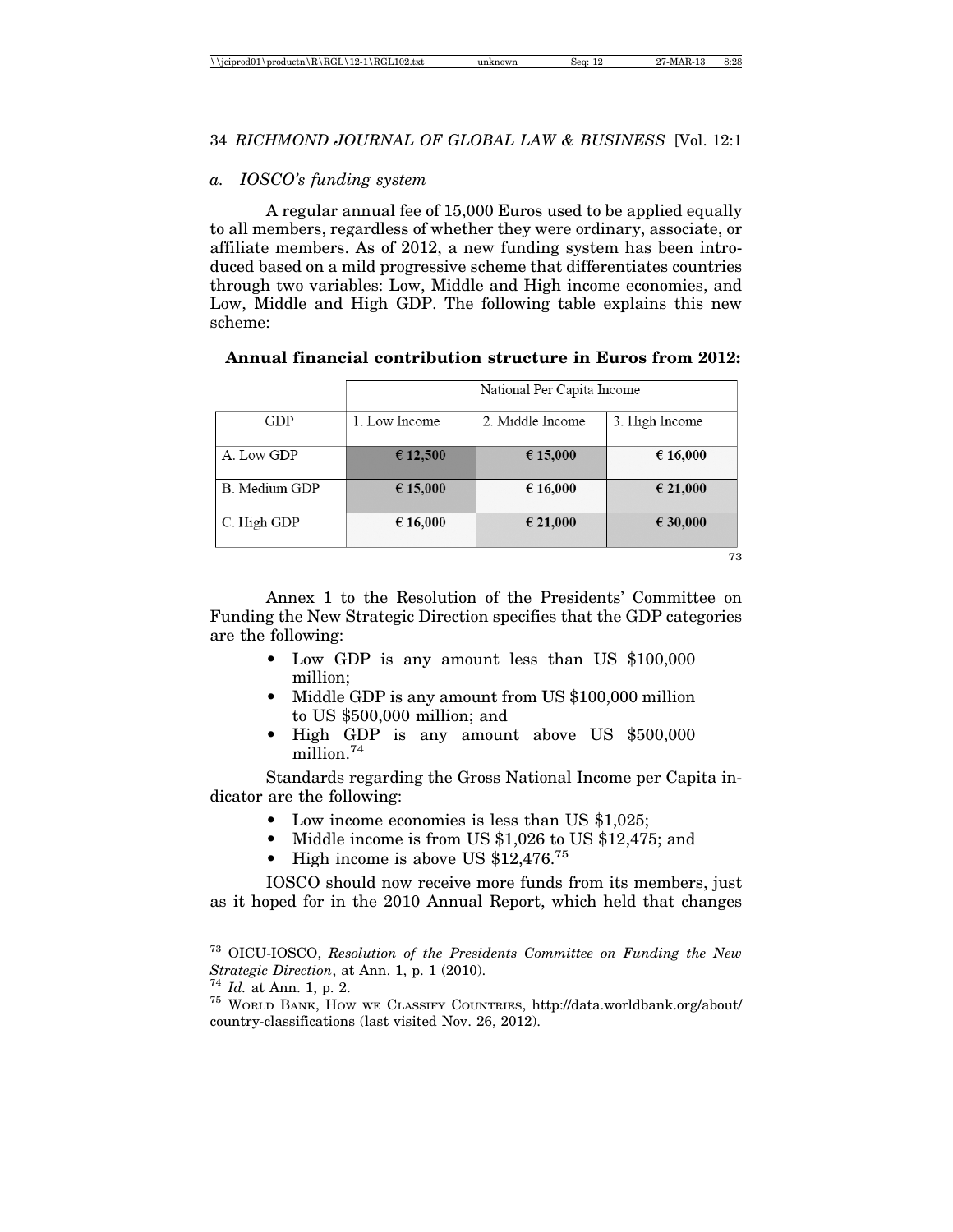were needed to create more resources.<sup>76</sup> This increase in revenue is perfectly coherent with the broadening role that IOSCO is now supposed to play in the global arena.

# *b. IOSCO's sanctions system*

According to the IOSCO By-Laws, the term "sanction" concretizes three different kinds of suspensions representing a scale of seriousness of breaches. These sanctions are the suspension a member's voting rights for a certain period; the suspension of a member from membership in the Organisation for a certain period; and the exclusion of a member from membership.77

The Presidents' Committee holds the power to impose a sanction and to determine its length and severity when it is alerted by the Executive Committee.78 Before sending any recommendation, however, the Executive Committee must give the member under scrutiny reasonable notice of its intention to send a sanction recommendation to the Presidents' Committee and give that member the opportunity to make representations concerning the intended recommendation.<sup>79</sup>

Sanctions are not frequently imposed, and the IOSCO website library only reports one case taking place in  $2002<sup>80</sup>$  In that circumstance the Presidents' Committee passed a resolution by which it suspended the voting rights of the Superintendency of Securities of Colombia and of the National Commission of Securities of Paraguay, and also suspended the affiliate membership of the Open Electronic Market of Argentina until such time as each of their outstanding annual financial contributions to the Organisation were paid.<sup>81</sup> Whereas the Superintendency of Securities of Colombia is still an ordinary member of IOSCO, both the National Commission of Securities of Paraguay and the Open Electronic Market of Argentina are no longer ordinary and affiliate members, respectively.<sup>82</sup>

<sup>76</sup> *Annual Report 2010*, *supra* note 2, at 4.

<sup>77</sup> *Structural Change Amendment, supra* note 20, at 20.

<sup>78</sup> *See, e.g.,* IOSCO, *A Resolution on Delinquents of the Presidents' Committee* (May 2002).

<sup>79</sup> *See id.*

<sup>80</sup> *See id.*

<sup>81</sup> *Id.*

<sup>82</sup> The Argentinean stock market is now represented by the *Bolsa de Comercio de Buenos Aires* which is an IOSCO affiliate member. *See Affiliate Members of IOSCO*, OICU-IOSCO, http://www.iosco.org/lists/display\_members.cfm?memID= 3&orderBy=jurSortName (last visited on Sept. 27, 2012).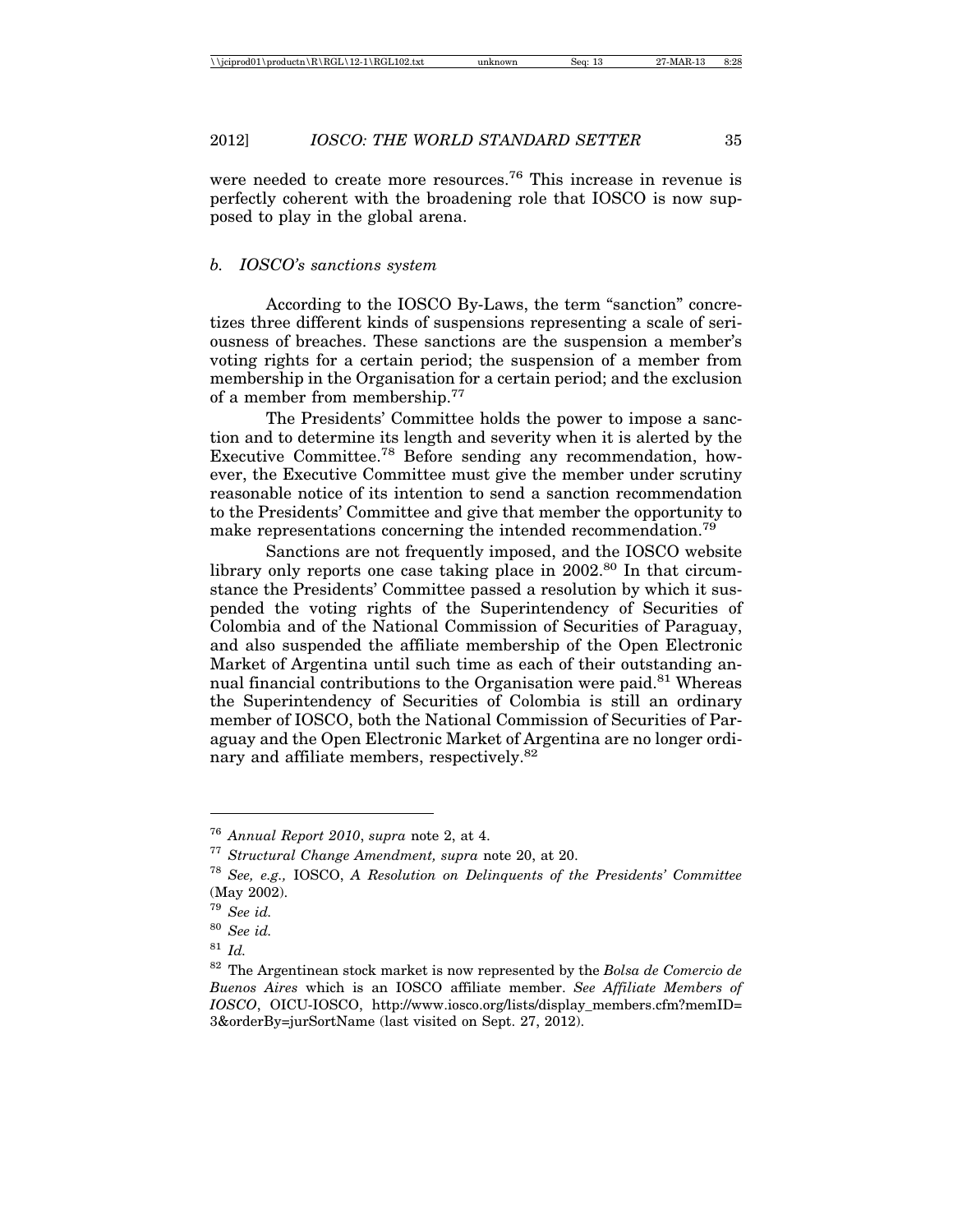#### 3) THE "NORMATIVE" PRODUCTION OF IOSCO

IOSCO's Objectives and Principles of Securities Regulation and the Multilateral Memorandum of Understanding are the core "*normative"* production of IOSCO. I write normative in italics and between quotation marks because IOSCO's standards and principles are not binding because they are "soft-law" rules.<sup>83</sup> Moreover, even if they are *norms* adopted by a private legal organisation, they also have a public law effect given by the quasi-immediate incorporation carried out by IOSCO's members.84 Finally, they are deliberately broad because they aim to ease the assimilation of specific content, rather than focus on detailed rules. While IOSCO recognises that there is "no single prescription or roadmap to good regulation in the field of securities,"85 these broad goals must necessarily lead to a predefined objective.

#### *a. Objectives and Principles of Securities Regulation*

In September 1998, IOSCO enacted the *Objectives and Principles of Securities Regulation,* the so-called IOSCO Principles.86 The document was revised in 2010 when eight principles were added to adapt the IOSCO Principles to the post-financial crisis environment.<sup>87</sup> The list now contains 38 principles of securities regulation, which are inevitably general so as to apply to many different jurisdictions and "to accommodate the differences in the laws, regulatory framework, and market structures among its [m]ember jurisdictions."88 Despite this generality, these principles represent an attempt to ground the fundamental elements of an "effective regulatory system."89 IOSCO has officially stated that in drafting the Principles it wanted to "avoid being

<sup>83</sup> *See* Antonio Cassatella, *La Regolazione Globale del Mercato dei Valori Mobiliari: la International Organization of Securities Commissions (IOSCO)*, *in* LA

<sup>&</sup>lt;sup>84</sup> See generally id. at 101 (discussing the hybrid nature of IOSCO standards).<br><sup>85</sup> Brumner, *supra* note 60, at 340.<br><sup>86</sup> See generally IOSCO, *Objectives and Principles of Securities Regulation* (Sept. 1998), *available at* http://www.iosco.org/library/pubdocs/pdf/IOSCOPD82.pdf.  $87$  The recently added principles deal with issues such as hedge funds, credit rat-

ing agencies, auditor oversight, mitigating systemic risk, and disclosure of conflicts of interest. IOSCO, *Objectives and Principals of Securities Regulation* (2010), *available at* http://www.iosco.org/library/pubdocs/pdf/IOSCOPD323.pdf. <sup>88</sup> IOSCO, *Methodology for Assessing Implementation of the IOSCO Objectives and*

*Principles of Securities Regulation*, at 3 (2008), *available at* http://www.iosco.org/ library/pubdocs/pdf/IOSCOPD266.pdf [hereinafter *Methodology for Assessing Implementation*].<br><sup>89</sup> Jeffrey Lucy, Deputy Chairman, Austl. Sec. and Inv. Comm'n, The Single Mar-

ket for Financial Services in the EU and Its Impact on Globalisation, Speech Before the European Australian Business Council (Nov. 3, 2003) (transcript available at http://www.asic.gov.au/asic/pdflib.nsf/LookupByFileName/EABC\_speech\_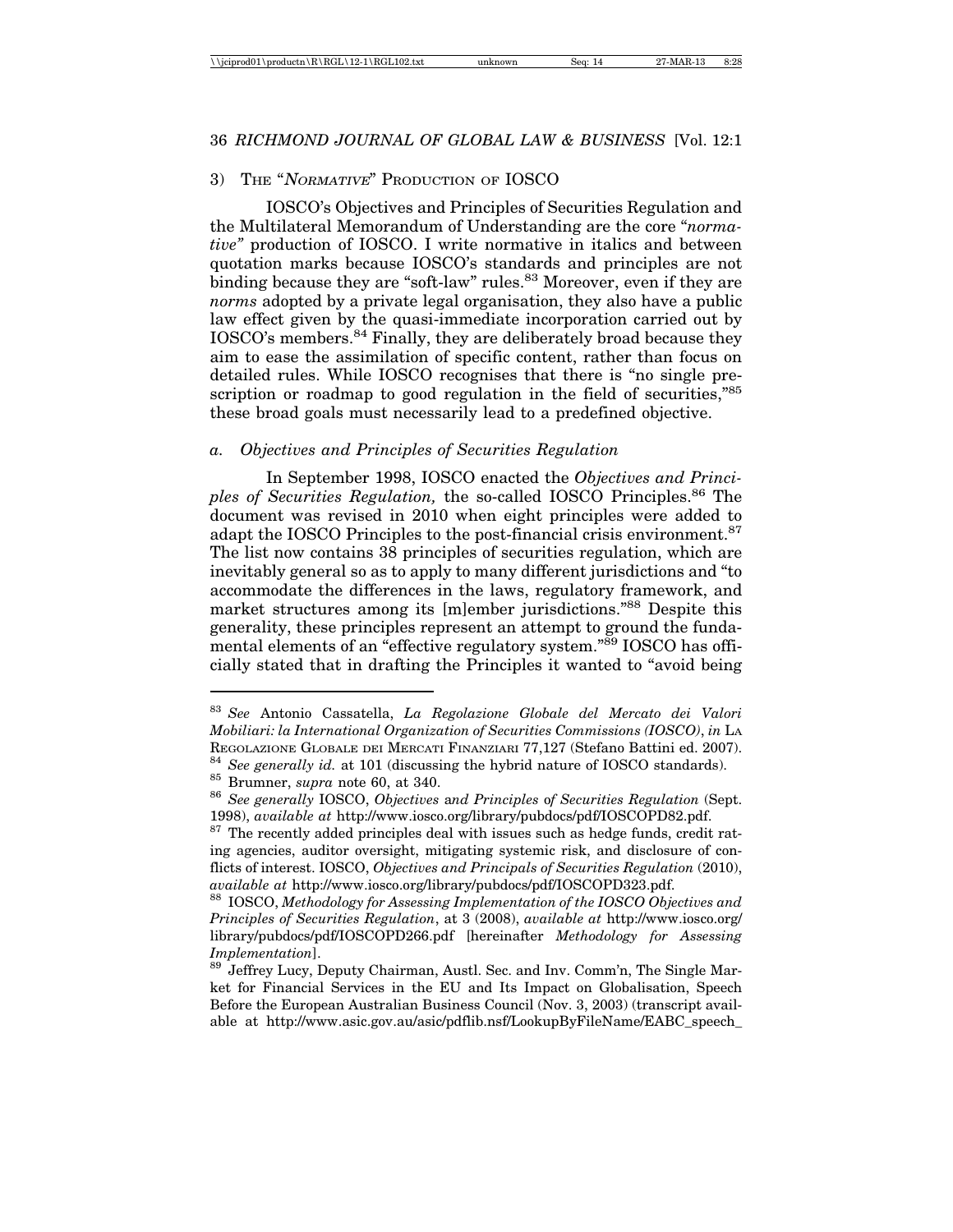overly prescriptive in its requirements while, at the same time, providing sufficient guidance as to the core elements of an essential regulatory framework for securities."90

The IOSCO Principals are important for three main reasons: "they establish higher standards of regulation across jurisdictions; improve the depth of cooperation between different regulators; and provide a chance to regulate foreign jurisdictions in domestic regulatory arrangements."91 Additionally, the IOSCO Principals follow three main goals:

- Protecting investors [mainly through information disclosure];<sup>92</sup>
- Ensuring that markets are fair, efficient and transparent; and
- Reducing systemic risk [through efficiency].<sup>93</sup>

The document clarifies that the 38 principles must be incorporated into domestic legislation in order to achieve the goals described above.94 These 38 principles are then further grouped into nine clusters: a) Principles Relating to the Regulator; b) Principles for Self-Regulation; c) Principles for the Enforcement of Securities Regulation; d) Principles for Cooperation in Regulation; e) Principles for Issuers; f) Principles for Auditors, Credit Rating Agencies, and other information providers; g) Principles for Collective Investment Schemes; h) Principles for Market Intermediaries; and i) Principles for the Secondary Market.<sup>95</sup>

The IOSCO Principles look like the *nec plus ultra* of the Efficient Markets Hypothesis transposed into a transnational "*normative*" document. This economic theory is, indeed, based on the following three main arguments:

- 1. Investors are generally rational in valuating securities.
- 2. Investors who are irrational act randomly and their trades cancel each other.

<sup>031103.</sup>pdf/\$file/EABC\_speech\_031103.pdf) (hover over "Publications" tab, then click on "Speeches", click on "2003", click on the first link under 2003).

<sup>90</sup> *Methodology for Assessing Implementation*, *supra* note 93, at 3.

<sup>91</sup> Lucy, *supra* note 89.

<sup>&</sup>lt;sup>92</sup> The Document specifies in its second footnote that "the term investor is intended to include customers or other consumers of financial services." IOSCO, *Objectives and Principals of Securities Regulation*, at 3, n.2 (2010), *available at* http://www.iosco.org/library/pubdocs/pdf/IOSCOPD323.pdf.

<sup>93</sup> *Id.* at 3.

<sup>94</sup> *Id.*

<sup>95</sup> *Id.* at Table of Contents.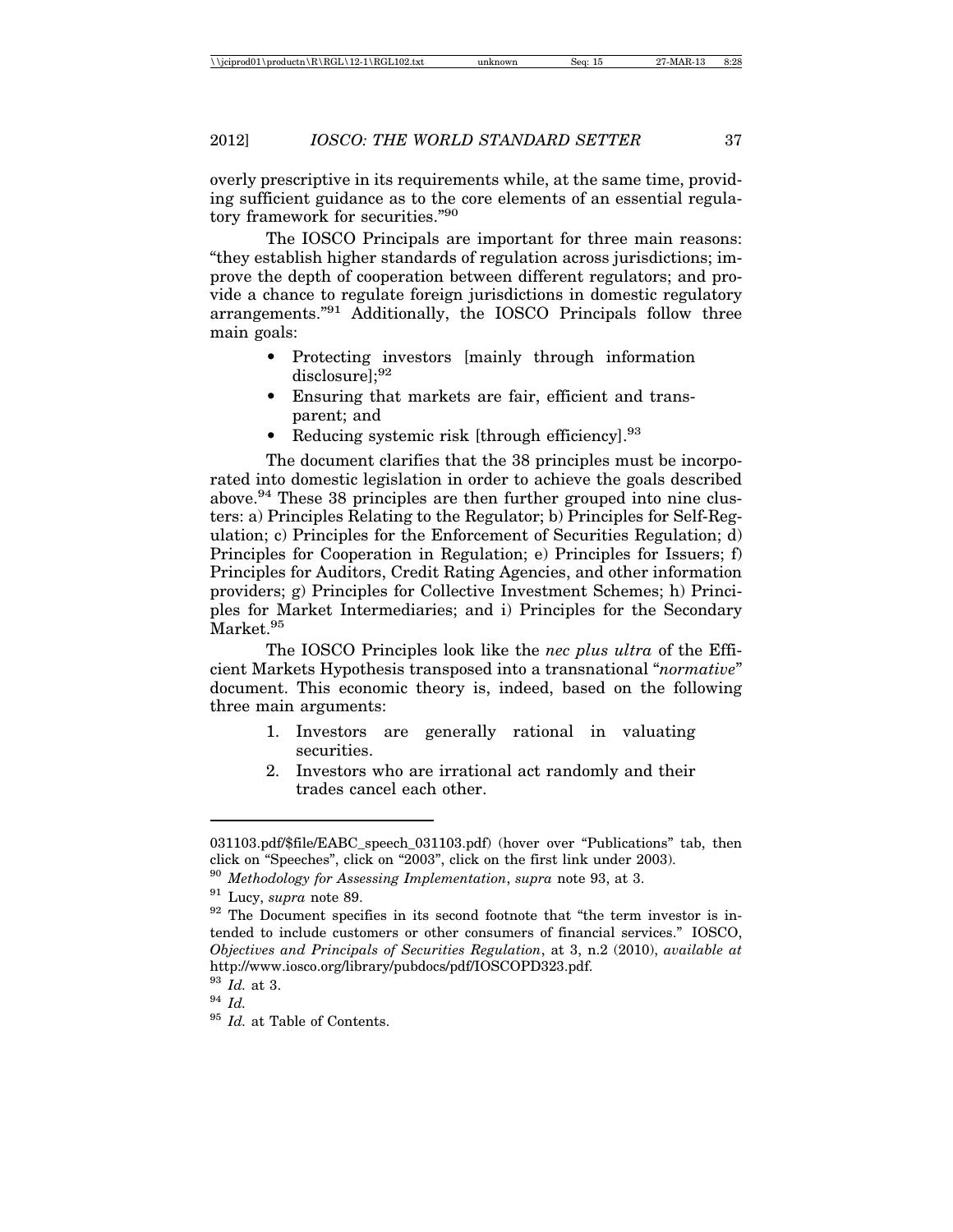3. Rational arbitrageurs eliminate the influence of irrational investors on prices.<sup>96</sup>

Setting aside the most technical aspects regarding the arbitrage coordination, we can nevertheless highlight the rationale behind the theory: given the publicly available information, investors are able to give each security the most adequate price. The availability of information is the essential condition for financial markets to efficiently develop.

Reading the IOSCO Principals, one can easily see that this document is actually based on the idea that full disclosure of material information can enable investors to make good investment decisions. Disclosure is the most important means to ensure investor protection. Through enough information and transparency, both professional and retail investors can assess the potential risks and rewards of their investments and thus protect their own interests. Moreover, through efficient and transparent transactions it is possible to reduce the systemic risk inherent in financial markets. Importantly, Part E, which deals with Principles for Issuers, directly mentions both investor protection and accounting and auditing standards, which are held to be key components of disclosure requirements and "should be of a high and internationally acceptable quality," as assessed through the lens of IOSCO's normative production.<sup>97</sup>

#### *b. The Multilateral Memorandum of Understanding*

The memoranda of understanding are probably the oldest instruments used by IOSCO members. A MOU is a cooperative tool used by the contracting parties to facilitate their functional needs in specific areas. At the beginning of the 1980's, the existing classical international law tools were thought to be "inadequate because they were too general and inflexible for highly technical and rapidly evolving" financial markets, where deep supervision is needed to fight illegal activities.98 Given the difficulty of carrying out extraterritorial investigations or wielding administrative power, MOUs were conceived of as a tool to avoid these obstacles and to introduce a flexible alternative.99

<sup>96</sup> ANDREI SHLEIFER, INEFFICIENT MARKETS: AN INTRODUCTION TO BEHAVIORAL FI-NANCE 2 (Oxford University Press, 2000).

<sup>97</sup> IOSCO, *Objectives and Principals of Securities Regulation*, at 8 (2010), *available at* http://www.iosco.org/library/pubdocs/pdf/IOSCOPD323.pdf. <sup>98</sup> *Id*.

<sup>99</sup> Kal Raustiala, *The Architecture of International Cooperation: Transgovernmental Networks and the Future of International Law*, 43 VA. J. INT'L L. 1, 30 (2002).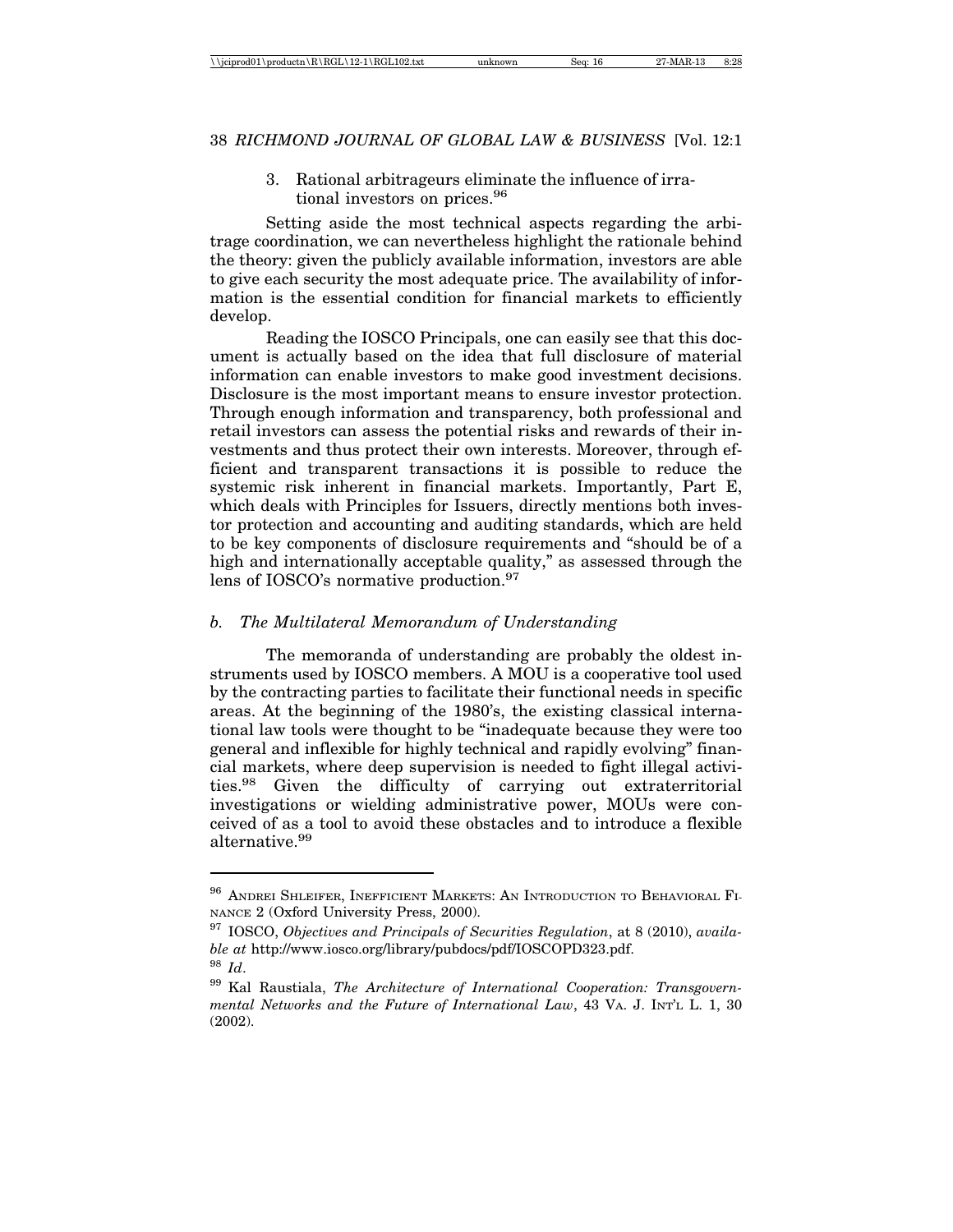The IOSCO MOUs were originally bilateral and the first Multilateral Memorandum of Understanding (MMoU) is still relatively recent, having been developed after the events of September 11, 2001, and adopted in May 2002.100 This MMoU concerning Consultation and Cooperation and the Exchange of Information was seen as the perfect tool for regulators to "exchange information across borders in order to fulfil their domestic enforcement mandates."<sup>101</sup> The rules of conduct set up by this document were meant to become a worldwide "recognised international benchmark for cross-border co-operation aimed at combating violations of securities laws and regulations."102

It took about a decade for most IOSCO members to become signatory parties of the MMoU. Indeed, in the first years, the implementation process was so slow that the Presidents' Committee pushed to speed it up. At IOSCO's Annual Conference in Sri Lanka in 2005, the Presidents' Committee made the decision to compel all full and associate members with primary responsibility for financial regulation in their home countries either to apply for and be accepted as signatories under Appendix A of the MMoU, or to express, via Appendix B, a commitment to seek legal authority to enable them to become signatories before January 1, 2010.103 As of October 2012, eighty-six members are signatories to the IOSCO MMoU.104

Paragraph 4 of the MMoU is the core element of the document because it sets up the kind of information requests covered by the Memorandum:

- Insider dealing, market manipulation, misrepresentation of material information and other fraudulent or manipulative practices relating to securities and derivatives, including solicitation practices, handling of investor funds and customer orders;
- The registration, issuance, offer, or sale of securities and derivatives, and reporting requirements related thereto;

<sup>100</sup> IOSCO, *Multilateral Memorandum of Understanding Concerning Consultation and Cooperation and the Exchange of Information*, at 2 (May 2002), http://www. iosco.org/library/pubdocs/pdf/IOSCOPD126.pdf [hereinafter *Memorandum of Understanding*].

<sup>101</sup> *Annual Report 2010*, *supra* note 2, at 7. <sup>102</sup> *Id*. at 5.

<sup>103</sup> *Multilateral Memorandum of Understanding Concerning Consultation and Cooperation and the Exchange of Information (MMoU)*, IOSCO, http://www.iosco.org/ library/index.cfm?section=mou\_main (last visited on Sept. 19, 2012).

<sup>104</sup> *IOSCO MOU: Current Signatories and Responses to Questionnaire*, IOSCO, http://www.iosco.org/library/index.cfm?section=mou\_siglist (last visited Oct. 12, 2012).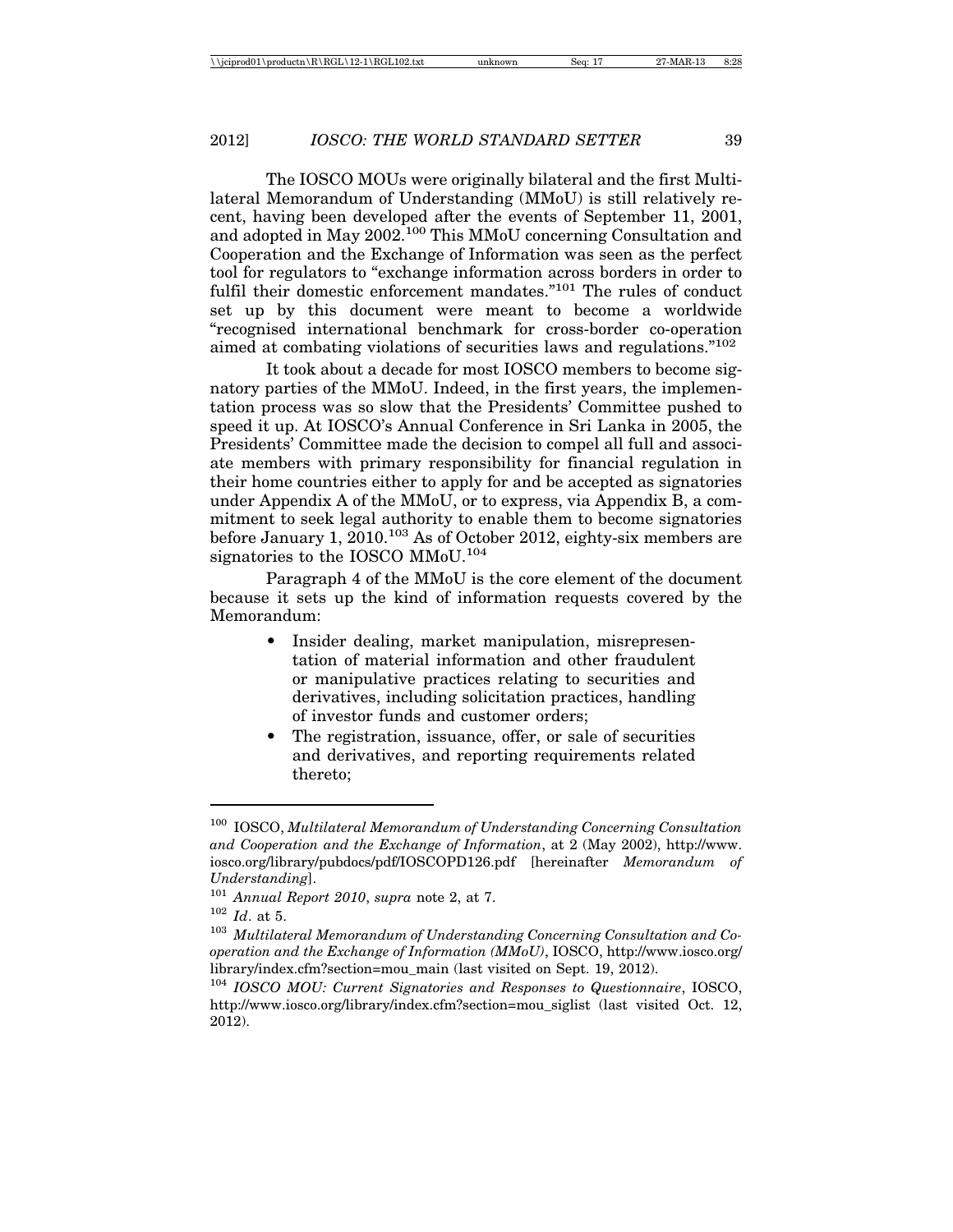- Market intermediaries, including investment and trading advisers who are required to be licensed or registered, collective investment schemes, brokers, dealers, and transfer agents; and
- Markets, exchanges, and clearing and settlement entities.<sup>105</sup>

Paragraph 7 clarifies the scope of assistance provided by the MMoU:

- (a) The Authorities will, within the framework of this Memorandum of Understanding, provide each other with the fullest assistance permissible to secure compliance with the respective Laws and Regulations of the Authorities.
- (b) The assistance available under this Memorandum of Understanding includes, without limitation
	- a. Providing information and documents held in the files of the Requested Authority regarding the matters set forth in the request for assistance;
	- b. Obtaining information and documents regarding the matters set forth in the request for assistance [. . .]; and
	- c. In accordance with Paragraph 9(d), taking or compelling a Person's statement, or, where permissible, testimony under oath, regarding the matters set forth in the request for assistance.
- (c) Assistance will not be denied based on the fact that the type of conduct under investigation would not be a violation of the Laws and Regulations of the Requested Authority.106

By reading the fundamental parts of the IOSCO MMoU it becomes clear that the driving regulatory ideas governing financial markets are meant to be the free movement of capital and financial stability. To maintain both of them, a constant and continuous exchange of information must be kept between domestic authorities. In a global liberalised and deregulated financial market, reciprocal assistance and the exchange of information among regulators become the tools to tame markets. Unfortunately, the IOSCO MMoU does not touch upon important issues such as investor protection, but it is still important to keep in mind because it clearly depicts the leitmotif of current financial regulation.

<sup>105</sup> *Memorandum of* Understanding, *supra* note 103, at 2.

<sup>106</sup> *Id*. at 4-5.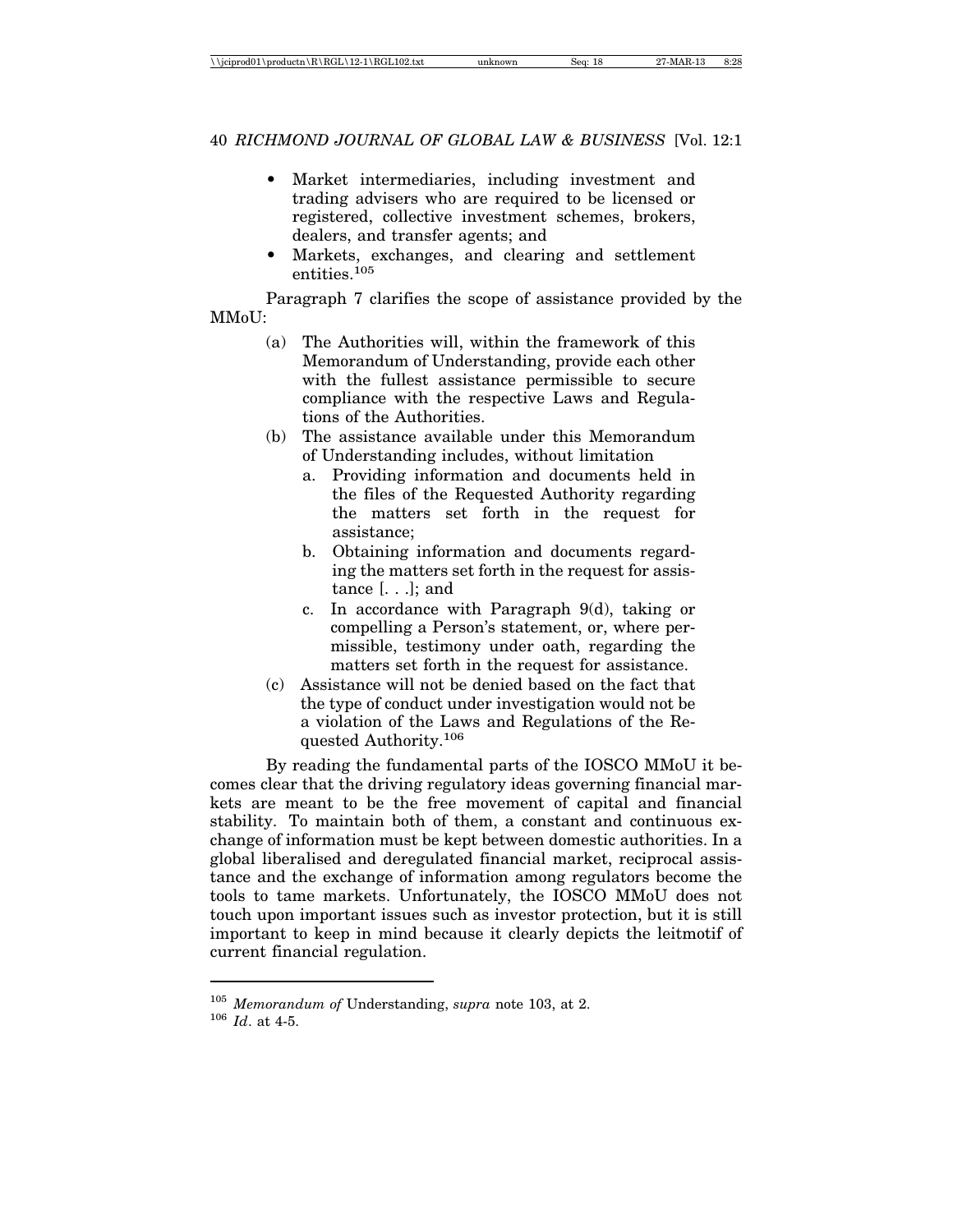#### 4) CONCLUDING REMARKS

After reading this paper, the answer to the question, "Is a greater role for IOSCO looming?" cannot be anything but affirmative. Indeed, IOSCO has grown exponentially over the last two decades and has become more and more defined, structured, and organised. Its original goals have become much broader and its normative production has increasingly penetrated domestic legislation. The adoption of two important documents like the Multilateral Memorandum of Understanding or the "*Objectives and Principles of Securities Regulation*" confirms this trend.

But all that glitters is not gold. Controversially, IOSCO is a private, law-based organisation, but is made up of public authorities.107 It adopts soft-law documents in the form of private law-based regulations, but these instruments have a quasi-immediate public law effect being incorporated into domestic legislation soon after.108 Finally, the regulatory powers are in the hands of an elite committee made up of regulators coming from developed and important countries.109 All of this raises the classic problem of legitimacy.

What seems to matter most, however, is the regulatory philosophy that is conveyed by IOSCO. Through the "enough disclosure" and "exchange of information" paradigm, IOSCO "regulations" aim at establishing an efficient transnational market by eliminating the externalities generated out of information asymmetries that are likely to distort financial transactions. Ultimately, the goal should be to meet the market's expectations by achieving general financial stability. On this very point, however, another crucial question arises: is this regulatory model, pushed by a handful of developed regulators, economically efficient in the long run?

<sup>&</sup>lt;sup>107</sup> *See Membership Categories and Criteria*, *supra* note 13.<br><sup>108</sup> *See* Cassatella, *supra* note 83, at 101.<br><sup>109</sup> *The Monitoring Group*, IOSCO, https://www.iosco.org/monitoring\_group/ (last visited on Sept. 28, 2012).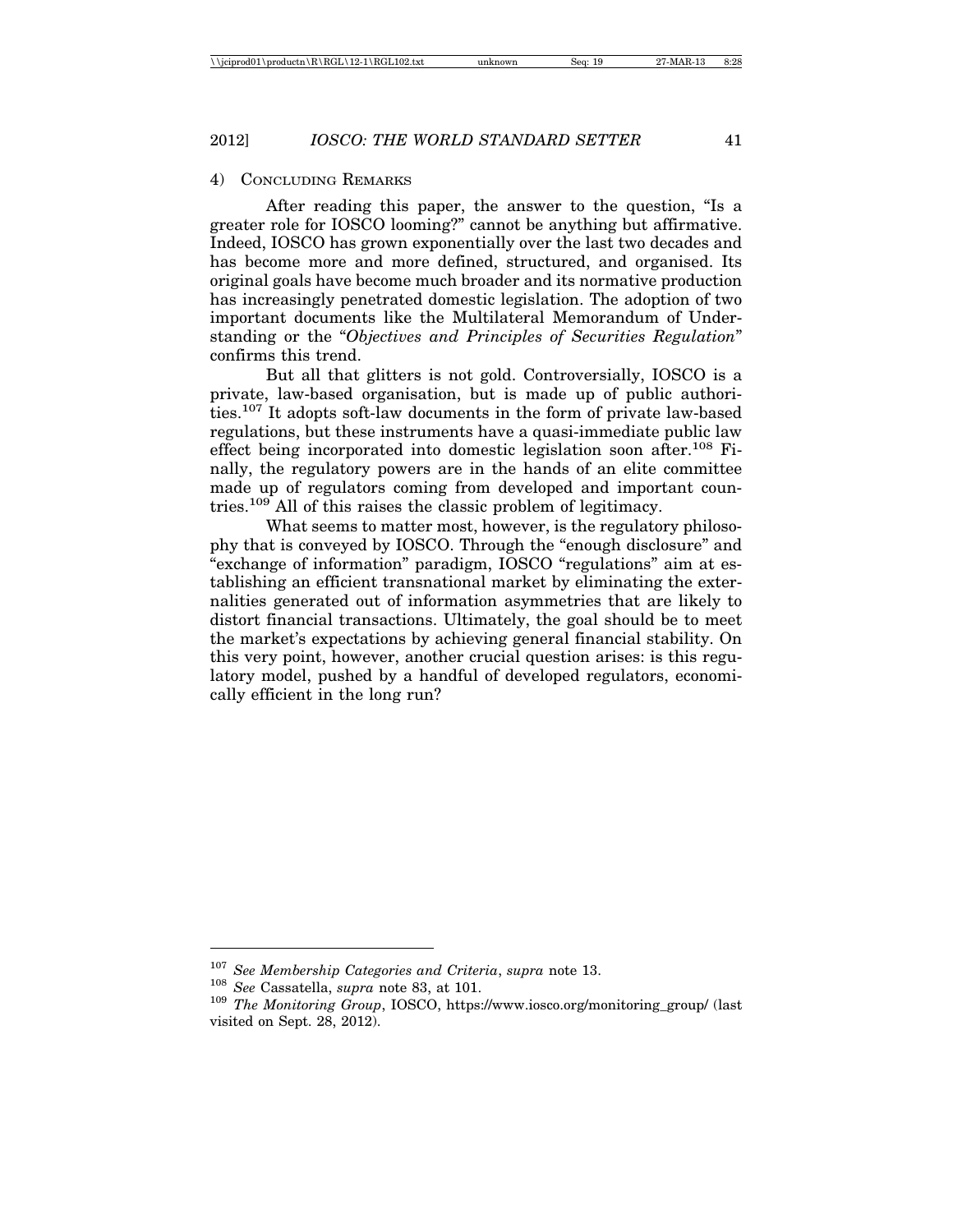#### **BIBLIOGRAPHY**

A.A. Jr. Sommer, *IOSCO: Its Mission and Achievement Symposium: Internationalization of Securities*, 17 NORTHWESTERN JOURNAL OF IN-TERNATIONAL LAW & BUSINESS 15 (1996).

International Organization of Securities Commissions - I.O.S.C.O., 2010 IOSCO Annual Report (2011).

Régis Bismuth, La Coopération Internationale des Autorités de Régulation du Secteur Financier et le Droit International Public 207 (Mar. 23, 2009) (unpublished Ph.D. dissertation, Université Paris-Sorbonne) (on file with author).

JOEL P. TRACHTMAN, THE INTERNATIONAL ECONOMIC LAW REVOLUTION AND THE RIGHT TO REGULATE 327 (Cameron May 2006).

David Zaring, *International Law by Other Means: The Twilight Existence of International Financial Regulatory Organizations,* 33 TEX. INT'L L. J. 281, 292 (1998).

International Organization of Securities Commissions - I.O.S.C.O., A Resolution on the Relocation of the IOSCO General Secretariat to Madrid (1999).

BIZMANUALZ INC., FINANCE & TREASURY PROCEDURES FOR COMPLIANCE AND PERFORMANCE (Bizmanualz. 2008).

Financial Services Board (South Africa), Media Release: South Africa to host global securities conference (2008).

International Organization of Securities Commissions - I.O.S.C.O., Resolution on IOSCO's Mission, Goals and Priorities (2010).

International Organization of Securities Commissions - I.O.S.C.O., Final Update - 36th Annual Conference of the International Organization of Securities Commissions § IOSCO/MS/04/2011 (2011).

International Organization of Securities Commissions - I.O.S.C.O., Resolution of the Presidents' Committee on Amendment to IOSCO's By-Laws to reflect change in structure. 2010. (Annex 1) ( http://www. iosco.org/library/resolutions/pdf/IOSCORES33.pdf).

Cynthia C. Lichtenstein, *Bank for International Settlements: Committee on Banking Regulations and Supervisory Practices' Consultative Paper on International Convergence of Capital Measurement and Capital Standards*, 30 INTERNATIONAL LEGAL MATERIALS (1991).

International Organization of Securities Commissions - I.O.S.C.O., IOSCO Technical Committee invites Brazil, China and India to join its membership (2009).

International Organization of Securities Commissions - I.O.S.C.O., 2008 IOSCO Annual Report (2009).

International Organization of Securities Commissions - I.O.S.C.O., Resolution of the Presidents' Committee on Transitional Arrangements for the IOSCO Board (2010).